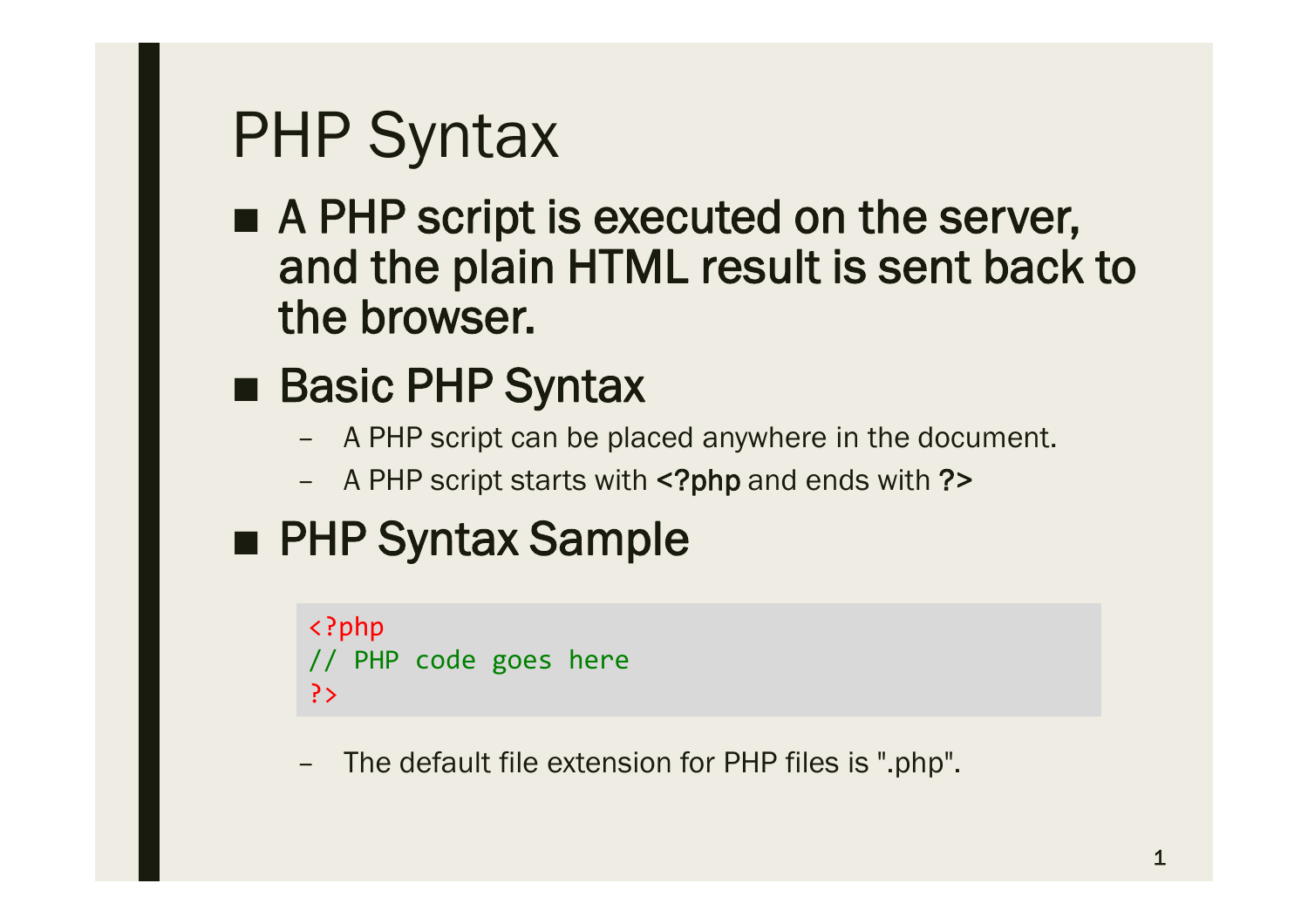- Below, we have an example of a simple PHP file, with a PHP script that uses a built-in PHP function "echo" to output the text "Hello World!" on a web page:
- PHP statements end with a semicolon (;).

```
<!DOCTYPE html>
<html>
<body>
<h1>My first PHP page</h1>
<?php
   echo "Hello World!";
?>
</body>
</html>
```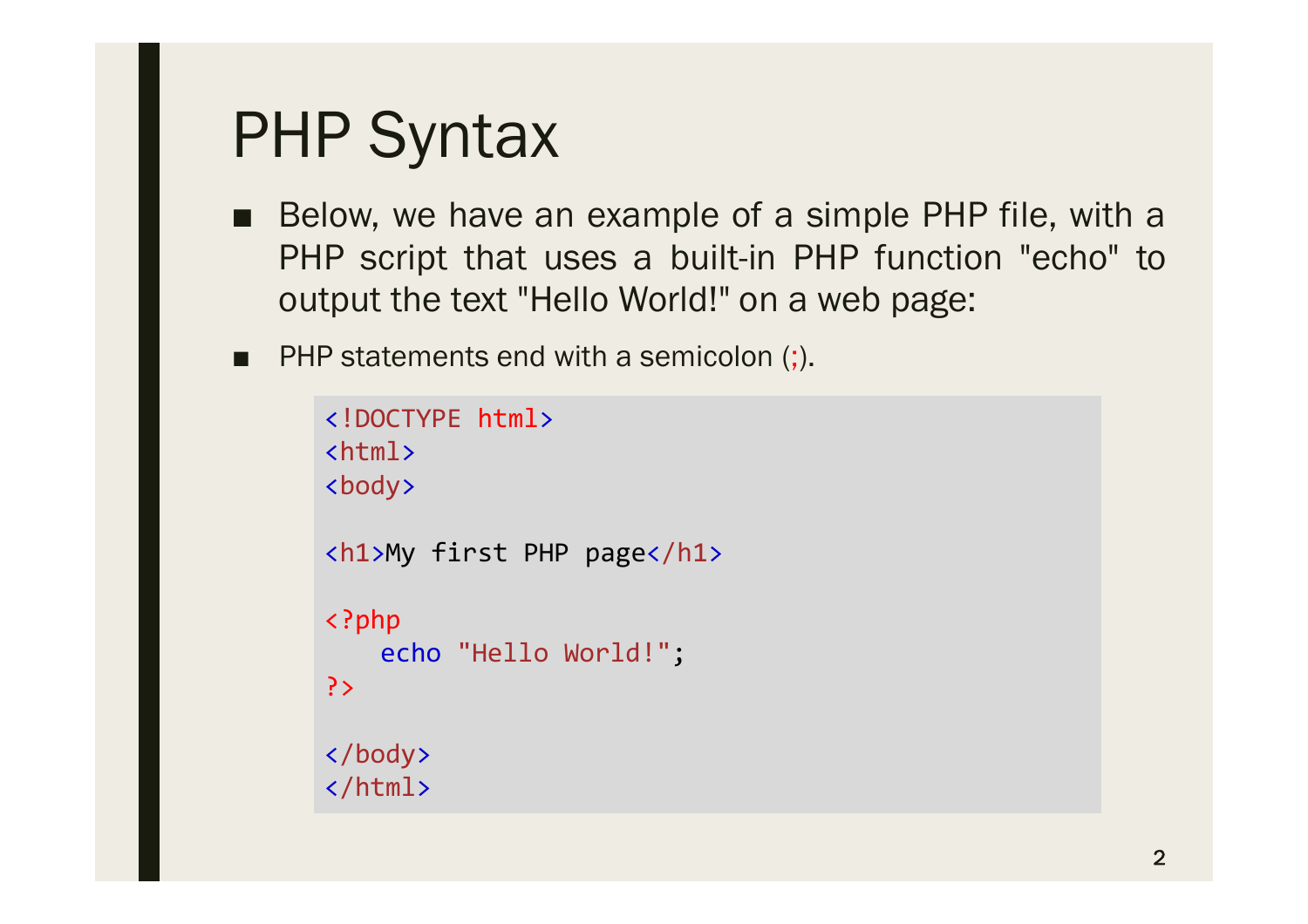#### ■ **Comments in PHP**

A comment in PHP code is a line that is not read/executed as part of the program. Its only purpose is to be read by someone who is looking at the code.

```
<?php
// This is a single-line comment
# This is also a single-line comment
/*
This is a multiple-lines comment block
that spans over multiple
lines
*/
// You can also use comments to leave out parts of a 
code line
$x = 5 \; /^* + 15 \; ^*/ + 5;echo $x;
?>
```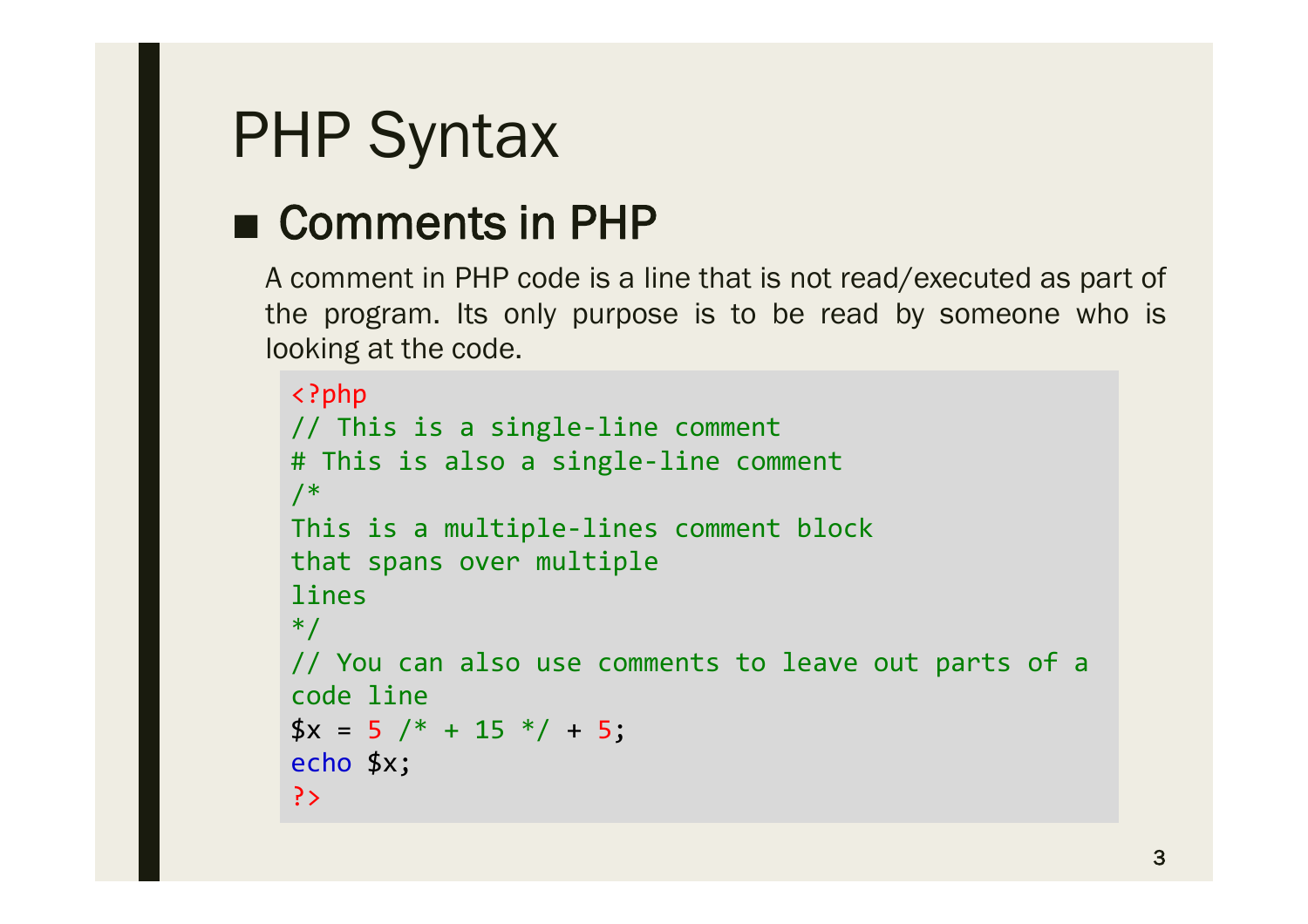#### ■ **PHP Case Sensitivity**

In PHP, NO keywords (e.g. if, else, while, echo, etc.), classes, functions, and user-defined functions are case-sensitive.

```
<!DOCTYPE html>
\langlehtml\rangle<body>
<?php
    ECHO "Hello World!<br>";
    echo "Hello World!<br>";
    EcHo "Hello World!<br>";
?>
</body>
</html>
```
A However; all variable names are case-sensitive.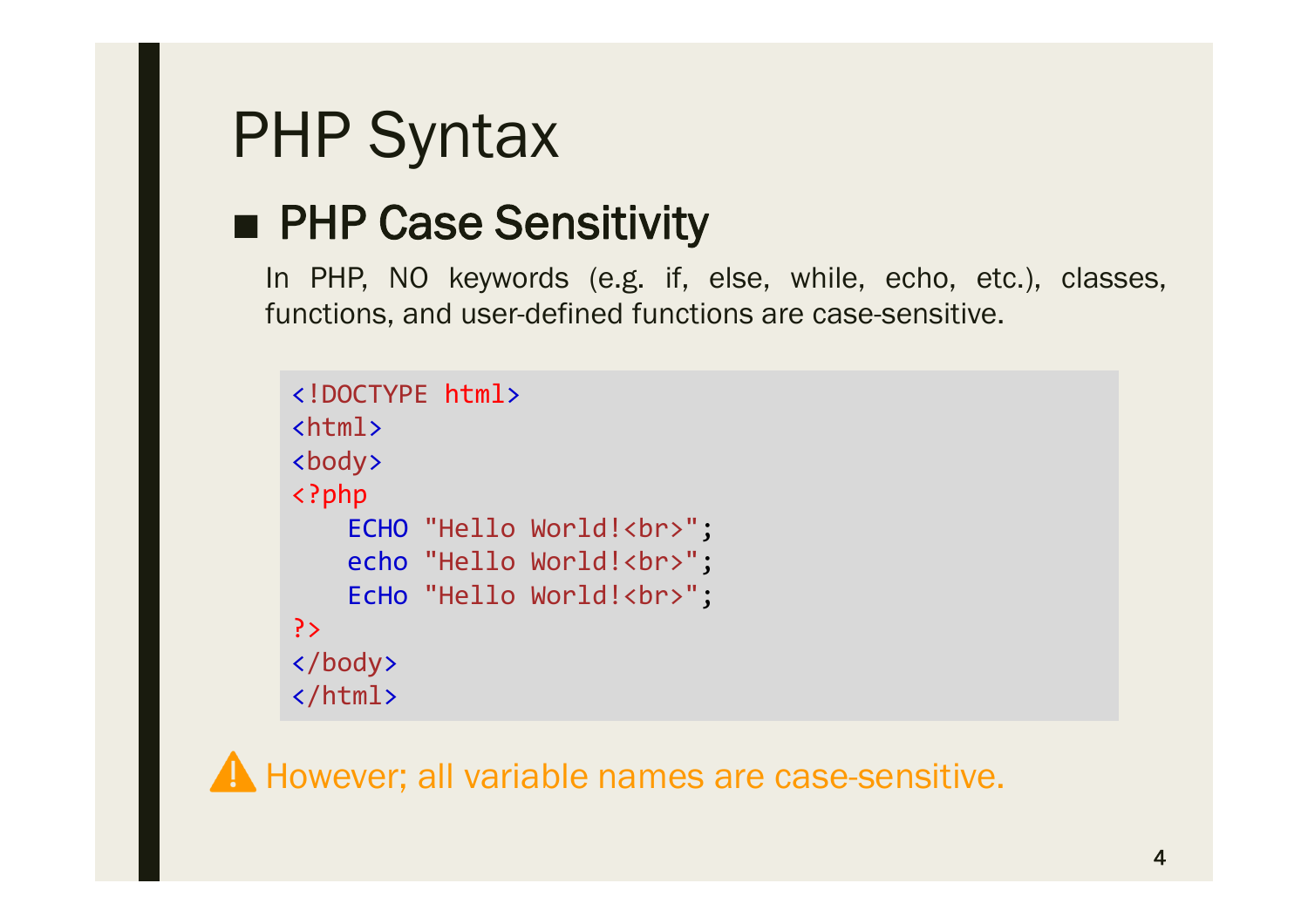# PHP Syntax ■ **PHP Case Sensitivity**

```
<!DOCTYPE html>
<html>
<body>
<?php
   $color = "red";
   echo "My car is " . $color . "<br>";
   echo "My house is " . $COLOR . "<br>";
   echo "My boat is " . $coLOR . "<br>";
?>
</body>
</html>
```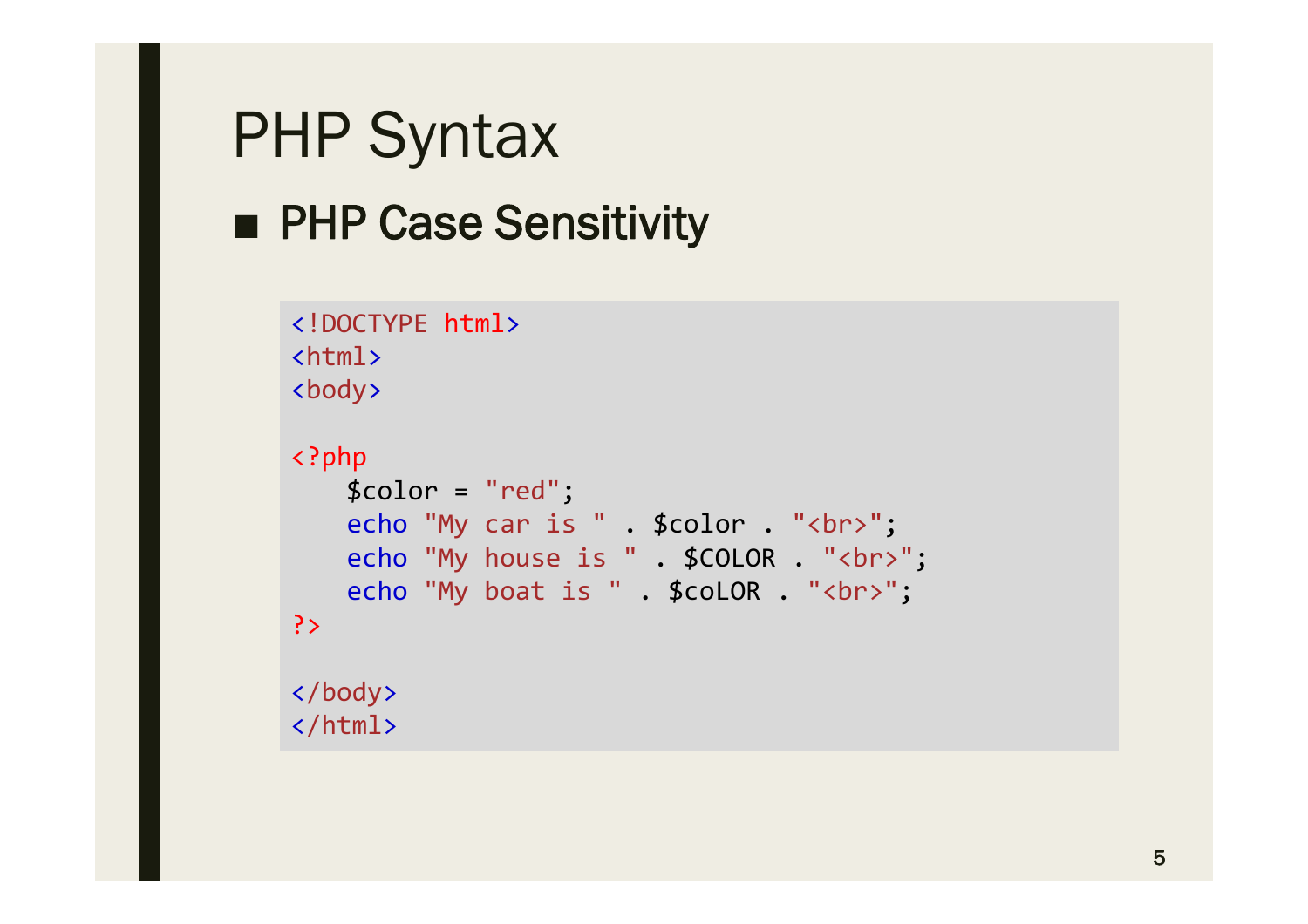### PHP Variables

- Variables are "containers" for storing information.
- In PHP, a variable starts with the \$ sign, followed by the name of the variable:

```
<?php
   $txt = "Hello world!";
   3x = 5;
   $y = 10.5;?>
```
When you assign a text value to a variable, put quotes around the value.

Unlike other programming languages, PHP has no command for declaring a variable. It is created the moment you first assign a value to it.

Think of variables as containers for storing data.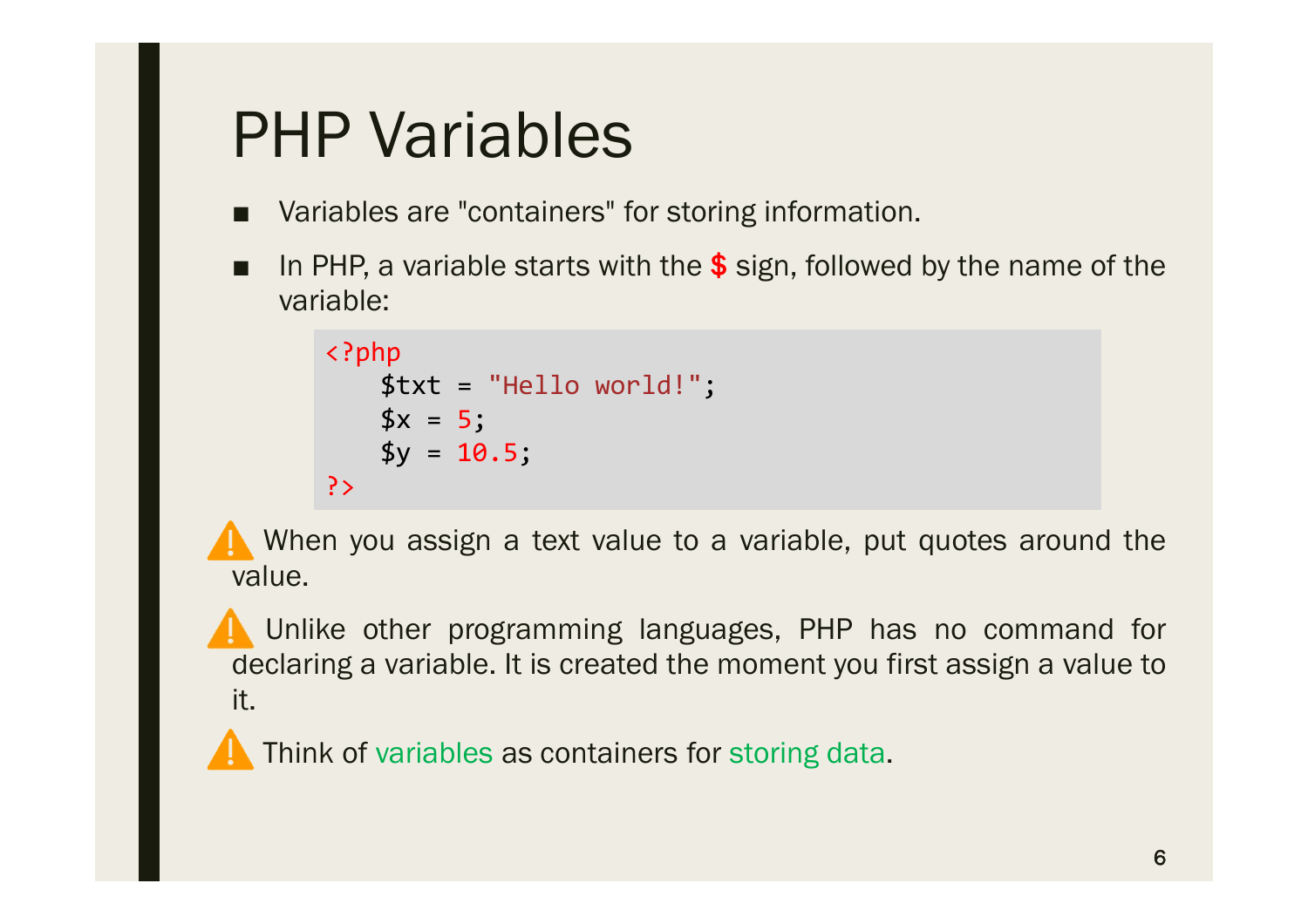### PHP Variables

- A variable can have a short name (like x and y) or a more descriptive name (age, carname, total\_volume).
- Rules for PHP variables:
	- A variable starts with the \$ sign, followed by the name of the variable
	- A variable name must start with a letter or the underscore character
	- A variable name cannot start with a number
	- A variable name can only contain alpha-numeric characters and underscores (A-z, 0-9, and \_ )
	- Variable names are case-sensitive (\$age and \$AGE are two different variables)

Remember that PHP variable names are case-sensitive!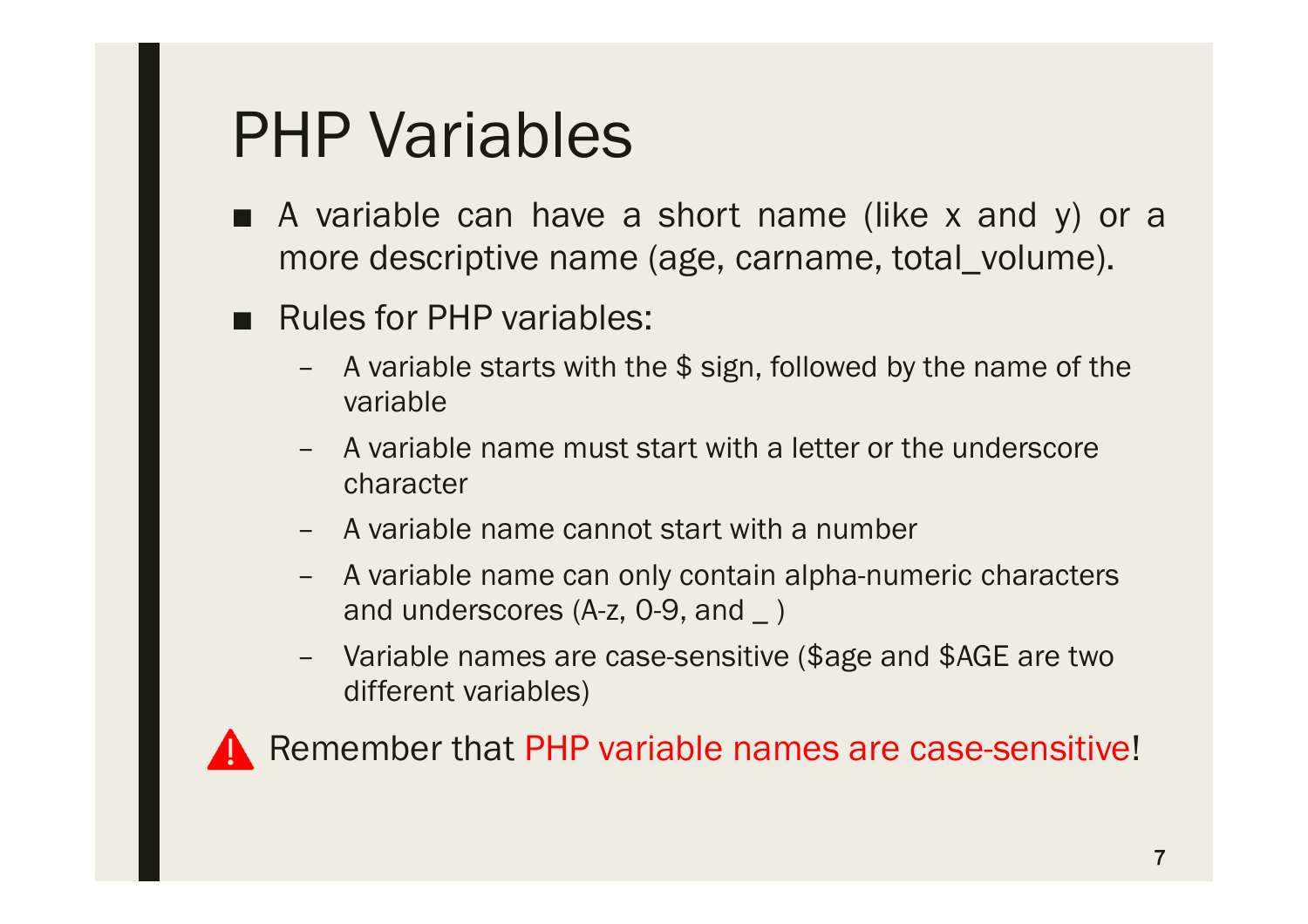### Output Variables

■ The PHP echo statement is often used to output data to the screen

```
<?php
   $txt = "Web Development";
   echo "I love $txt!";
?>
<?php
   $txt = "Web Development";
   echo "I love " . $txt . "!";
?>
```

```
<?php
   $x = 5;$y = 4;echo x + xy;
?>
```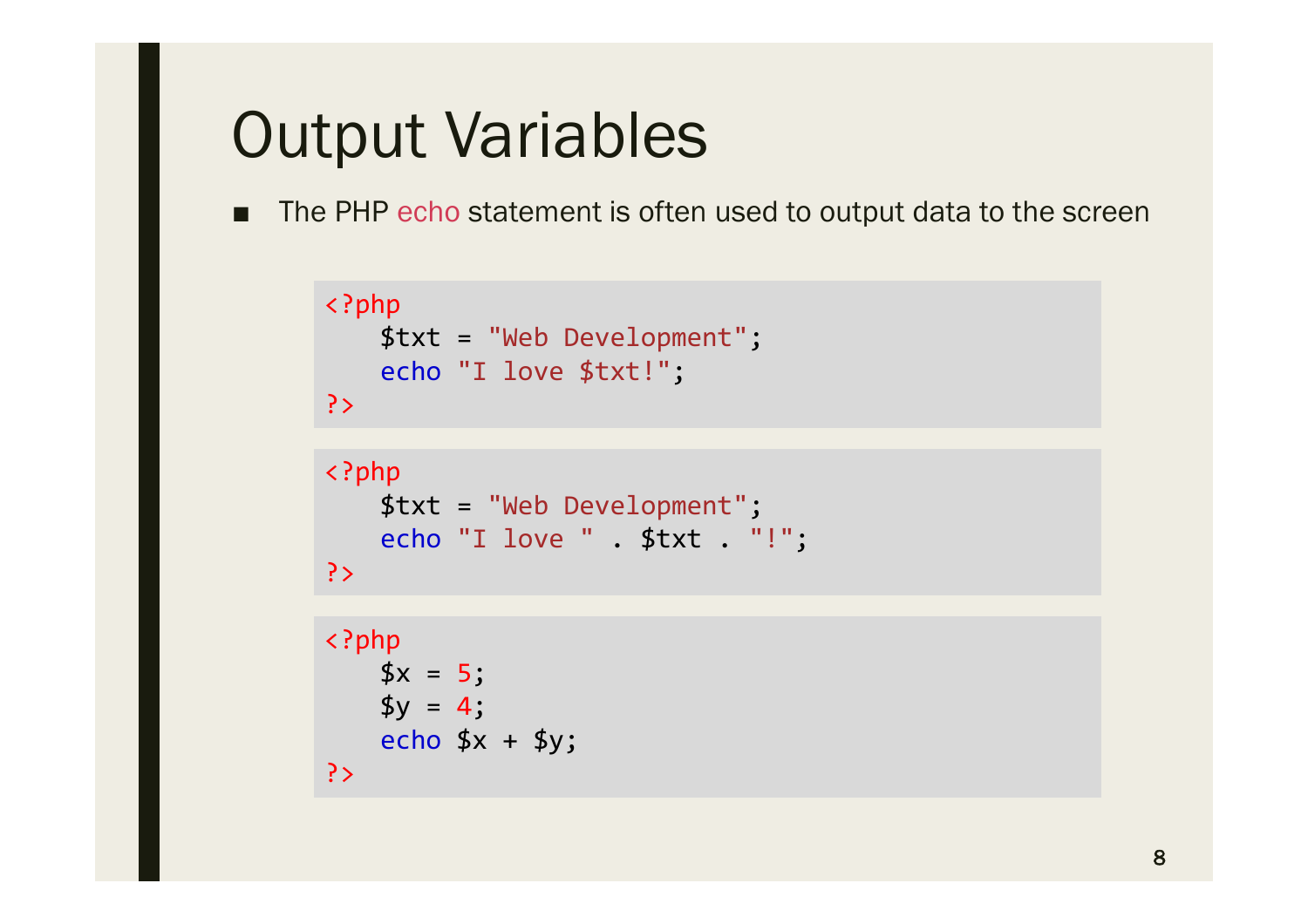#### PHP is a Loosely Typed Language

- In the example above, notice that we did not have to tell PHP which data type the variable is.
- PHP automatically converts the variable to the correct data type, depending on its value.
- In other languages such as C, C++, and Java, the programmer must declare the name and type of the variable before using it.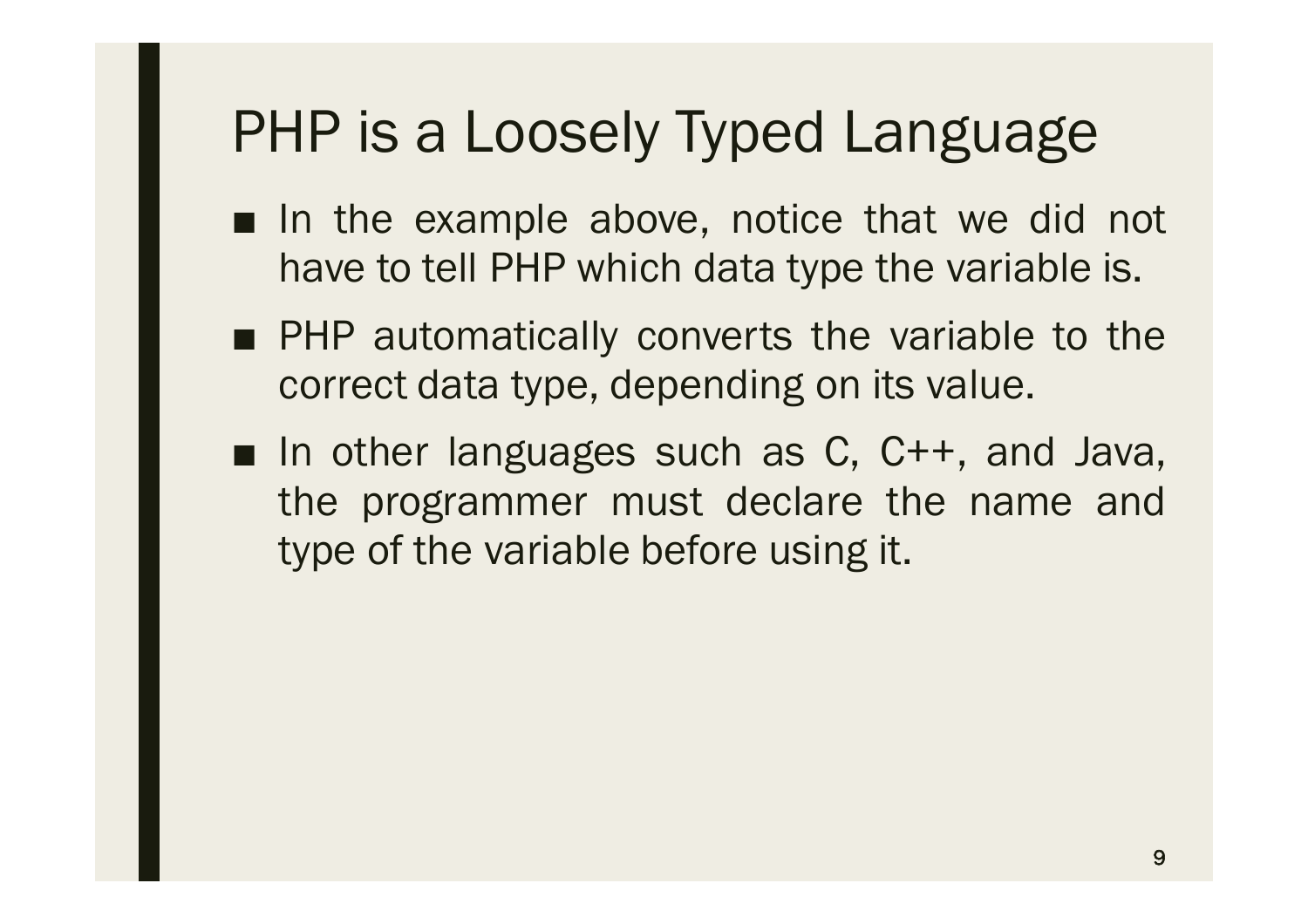### PHP Variables Scope

- In PHP, variables can be declared anywhere in the script.
- The scope of a variable is the part of the script where the variable can be referenced/used.
- PHP has three different variable scopes:
	- *local*
	- *global*
	- *static*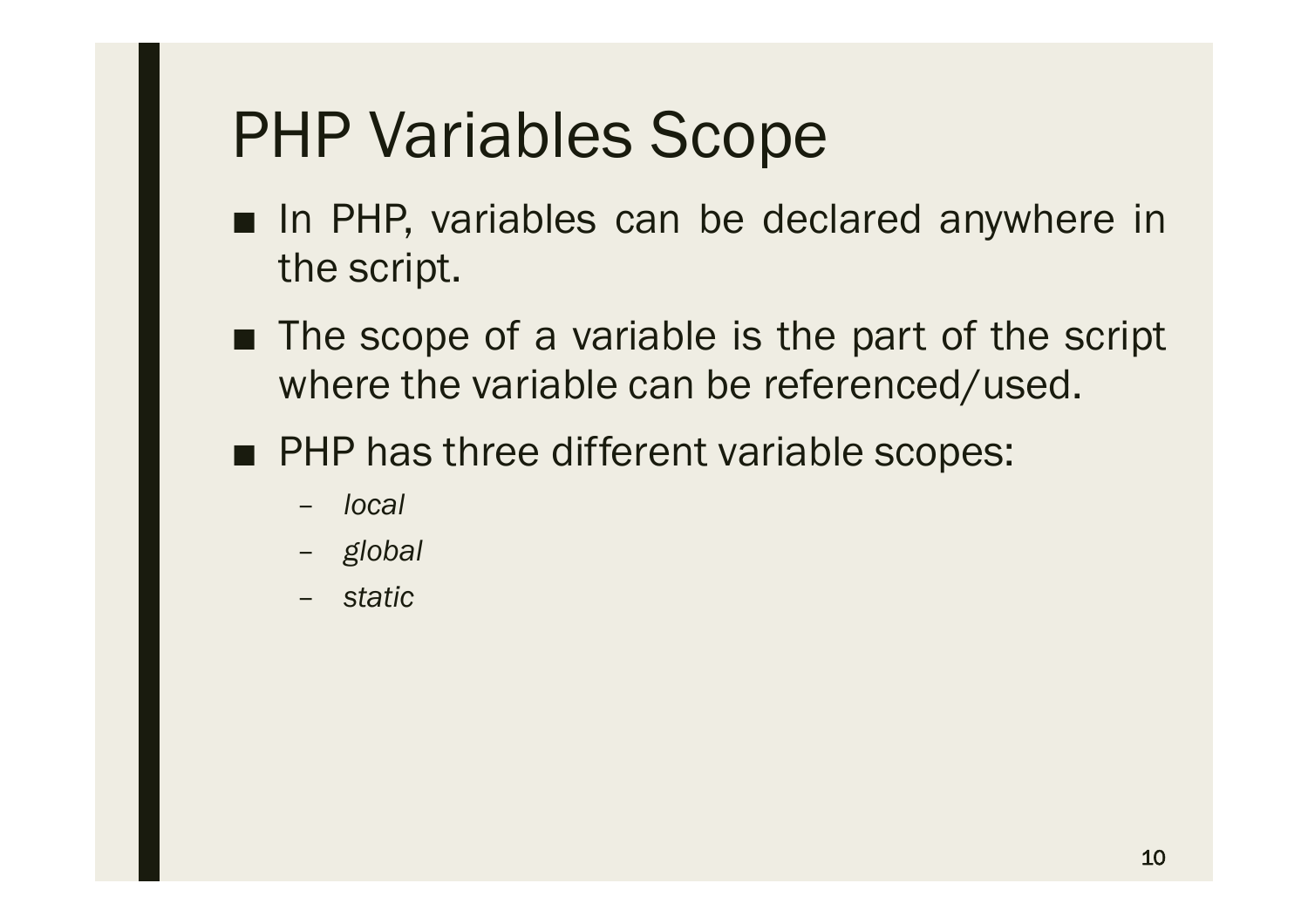## Global and Local Scope

■ A variable declared outside a function has a GLOBAL SCOPE and can only be accessed outside a function:

```
<?php
$x = 5; // global scopefunction myTest() {
    // using x inside this function will generate an error
    echo "<p>Variable x inside function is: $x</p>";
}
myTest();
echo "<p>Variable x outside function is: $x</p>";
?>
```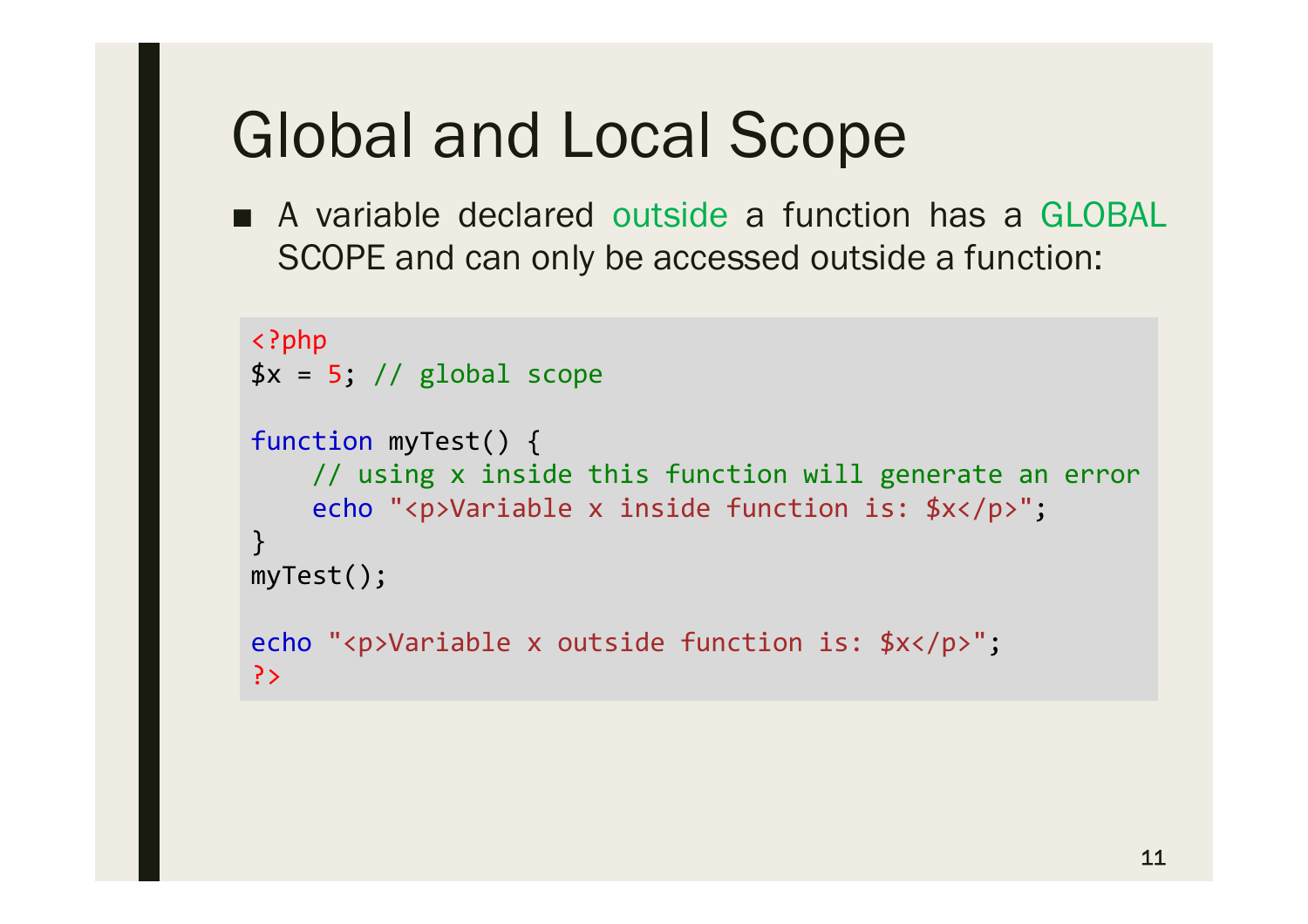## Global and Local Scope

■ A variable declared within a function has a LOCAL SCOPE and can only be accessed within a function:

```
<?php
function myTest() {
    $x = 5; // local scopeecho "<p>Variable x inside function is: $x</p>";
}
myTest();
// using x outside the function will generate an error
echo "<p>Variable x outside function is: $x</p>";
?>
```
You can have local variables with the same name in different functions, because local variables are only recognized by the function in which they are declared.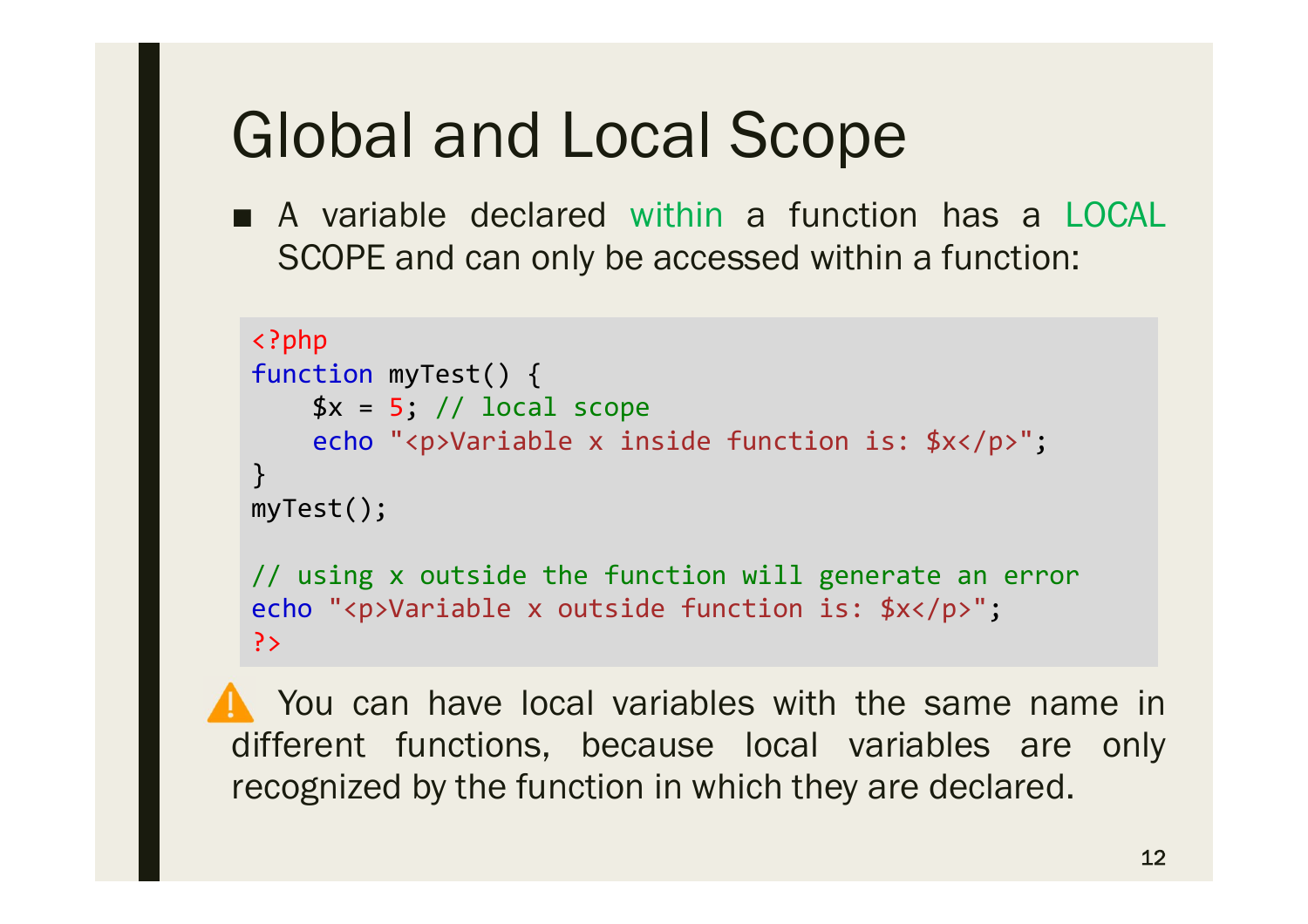# PHP The global Keyword

■ The global keyword is used to access a global variable from within a function.

```
<?php
$x = 5;$y = 10;function myTest() {
    global $x, $y;
    $y = $x + $y;}
myTest();
echo $y; // outputs 15
?>
```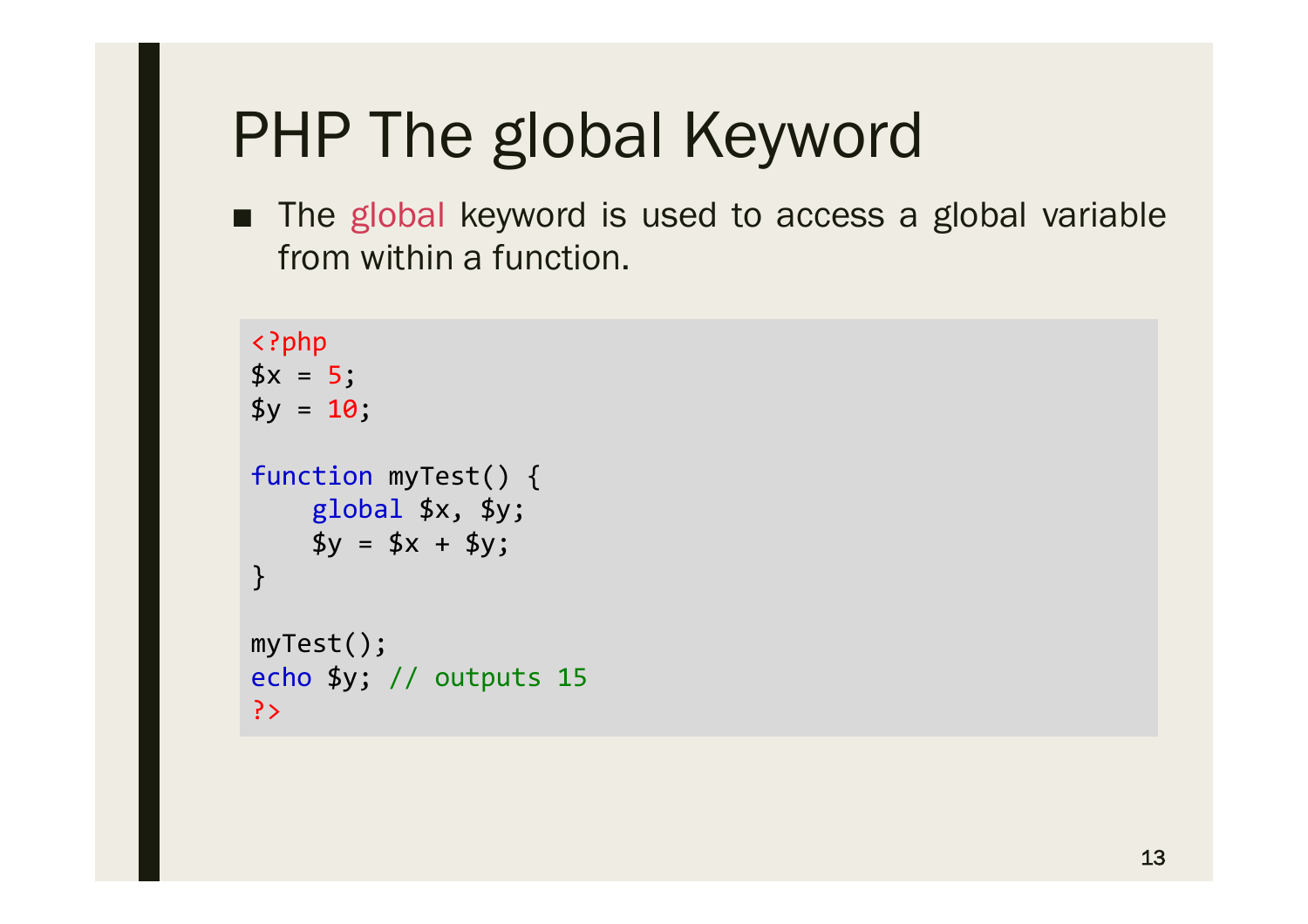# PHP The global Keyword

■ PHP also stores all global variables in an array called \$GLOBALS[*index*]. The index holds the name of the variable. This array is also accessible from within functions and can be used to update global variables directly.

```
<?php
```

```
$x = 5;$y = 10;function myTest() {
    $GLOBALS['y'] = $GLOBALS['x'] + $GLOBALS['y'];
}
myTest();
echo $y; // outputs 15
?>
```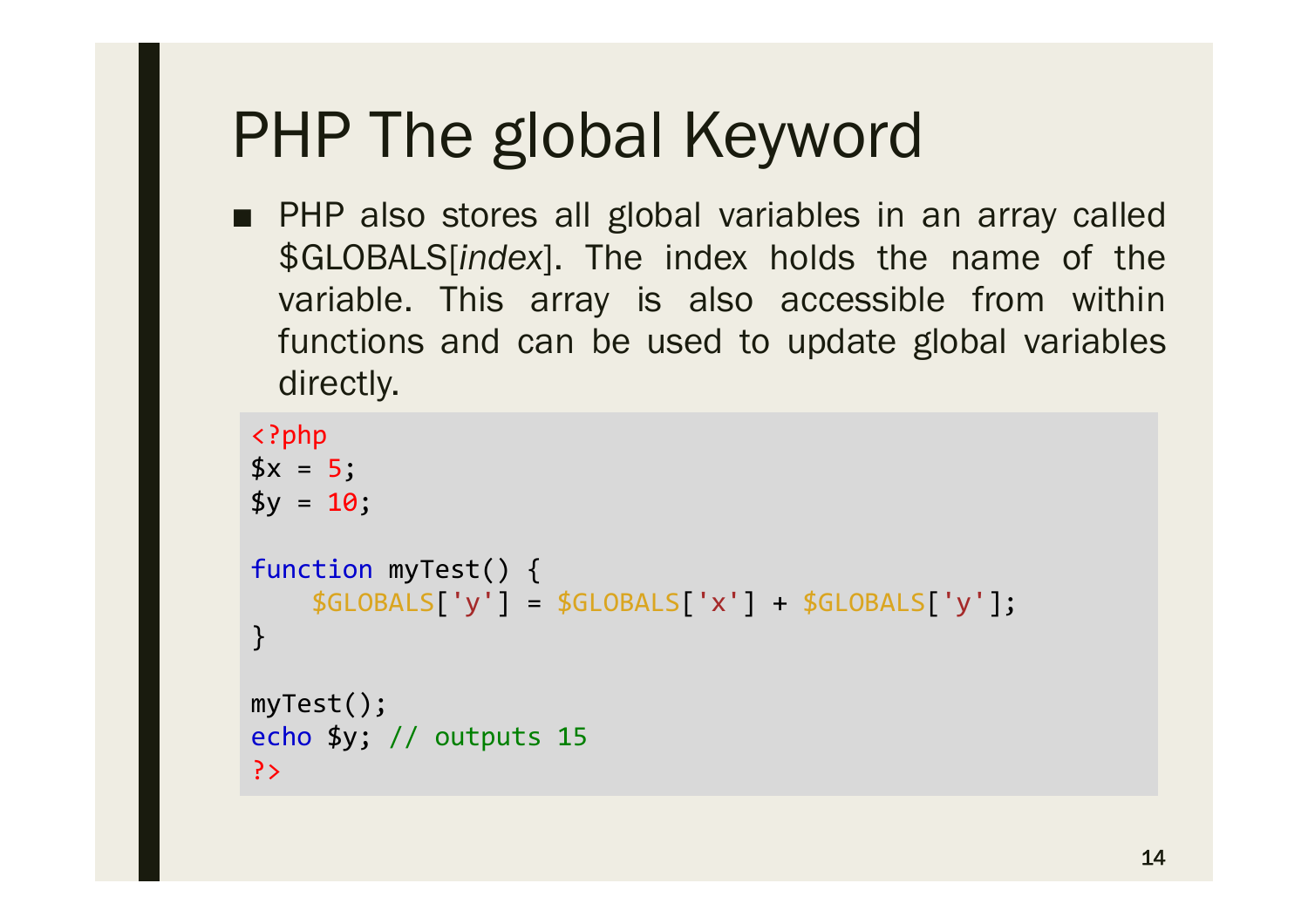# PHP The static Keyword

■ Normally, when a function is completed/executed, all of its variables are deleted. However, sometimes we want a local variable NOT to be deleted. We need it for a further job.

```
<?php
function myTest() {
    static $x = 0;echo $x;
    $x++;}
myTest();
myTest();
myTest();
?>
```
The variable is still local to the function.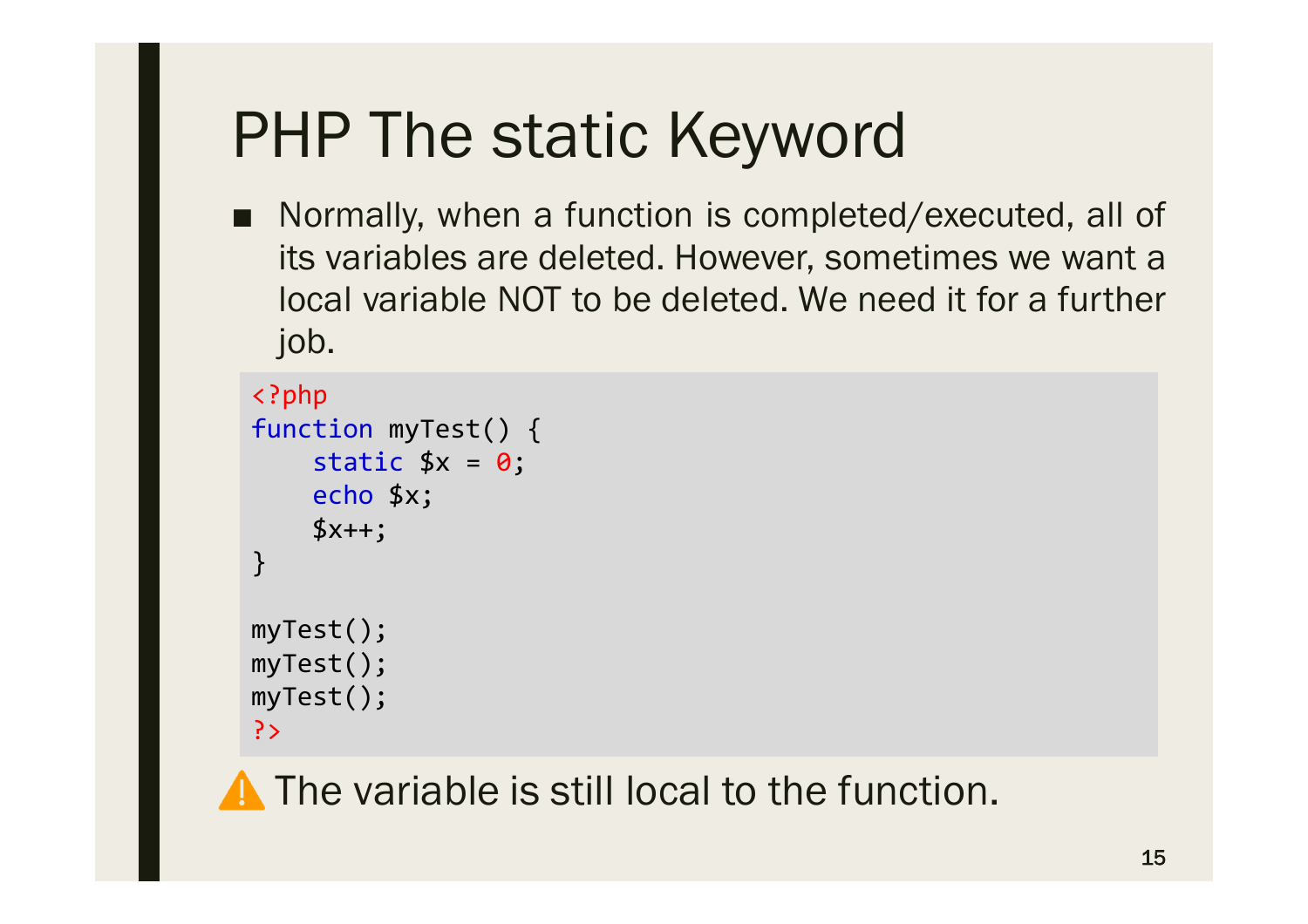#### PHP echo and print Statements

- In PHP there are two basic ways to get output:
	- *echo*
	- *print*
- echo and print are more or less the same. They are both used to output data to the screen.
- The differences are small:
	- *echo has no return value while print has a return value of 1 so it can be used in expressions.*
	- *echo can take multiple parameters (although such usage is rare) while print can take one argument.*
	- *echo is marginally faster than print.*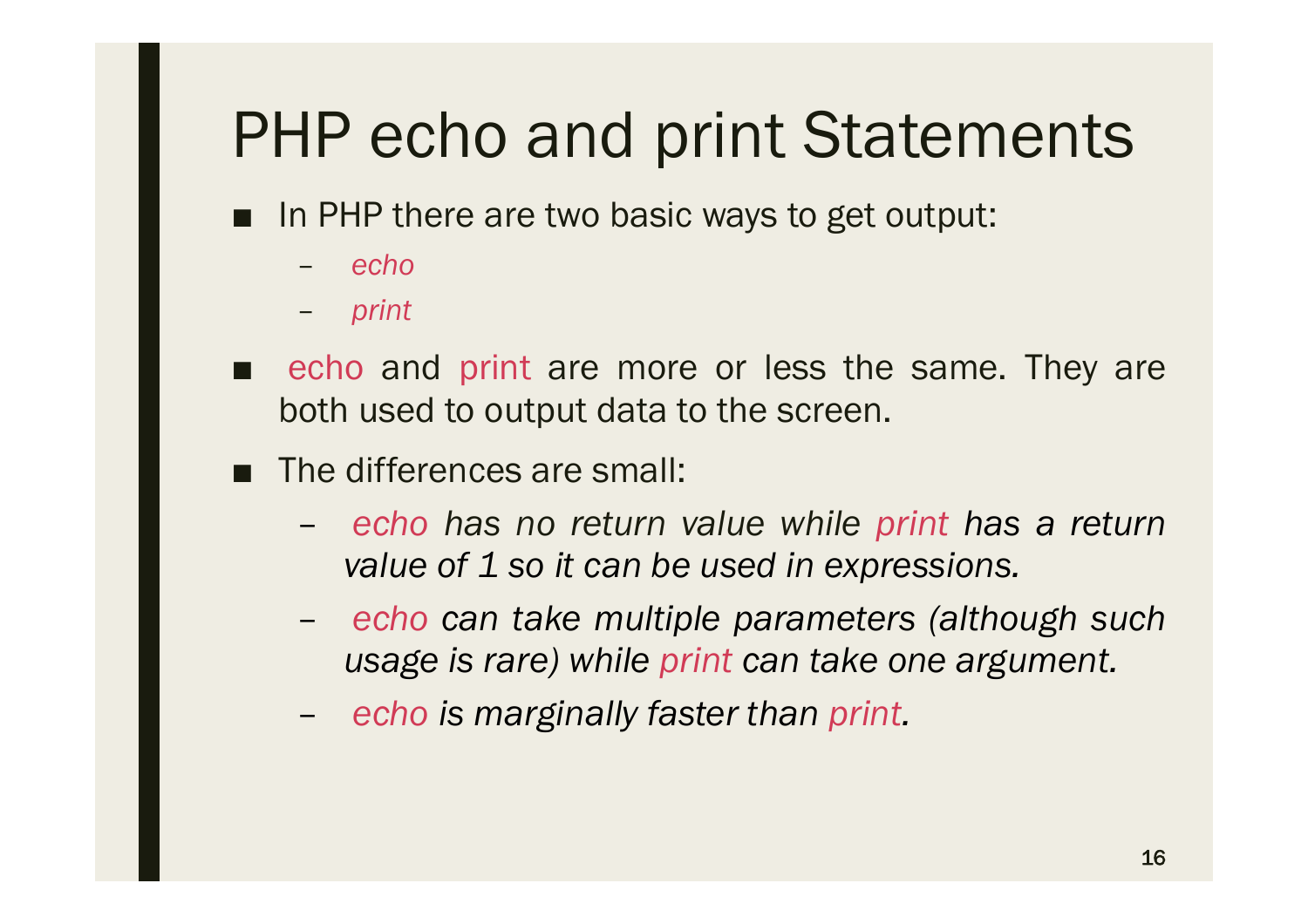#### PHP echo Statement

- The echo statement can be used with or without parentheses: echo or echo()
- Display Text

```
<?php
echo "<h2>PHP is Fun!</h2>";
echo "Hello world!<br>";
echo "I'm about to learn PHP!<br>";
echo "This ", "string ", "was ", "made ", "with multiple 
parameters.";
?>
```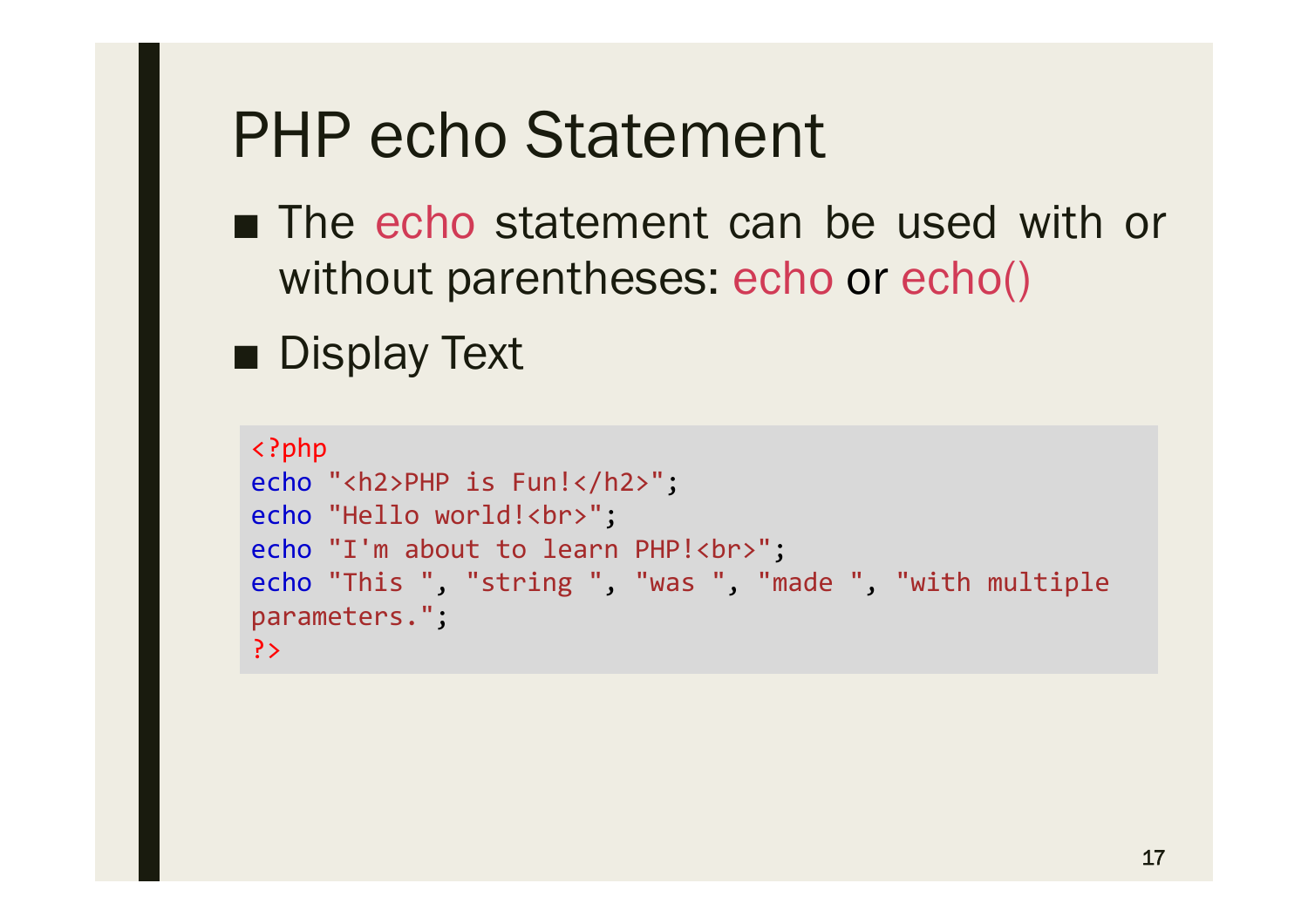# PHP echo Statement ■ Display Variables

```
<?php
$txt1 = "Learn PHP";$txt2 = "Web Development";
$x = 5;$y = 4;echo "<h2>" . $txt1 . "</h2>";
echo "Study PHP at " . $txt2 . "<br>";
echo $x + $y;?>
```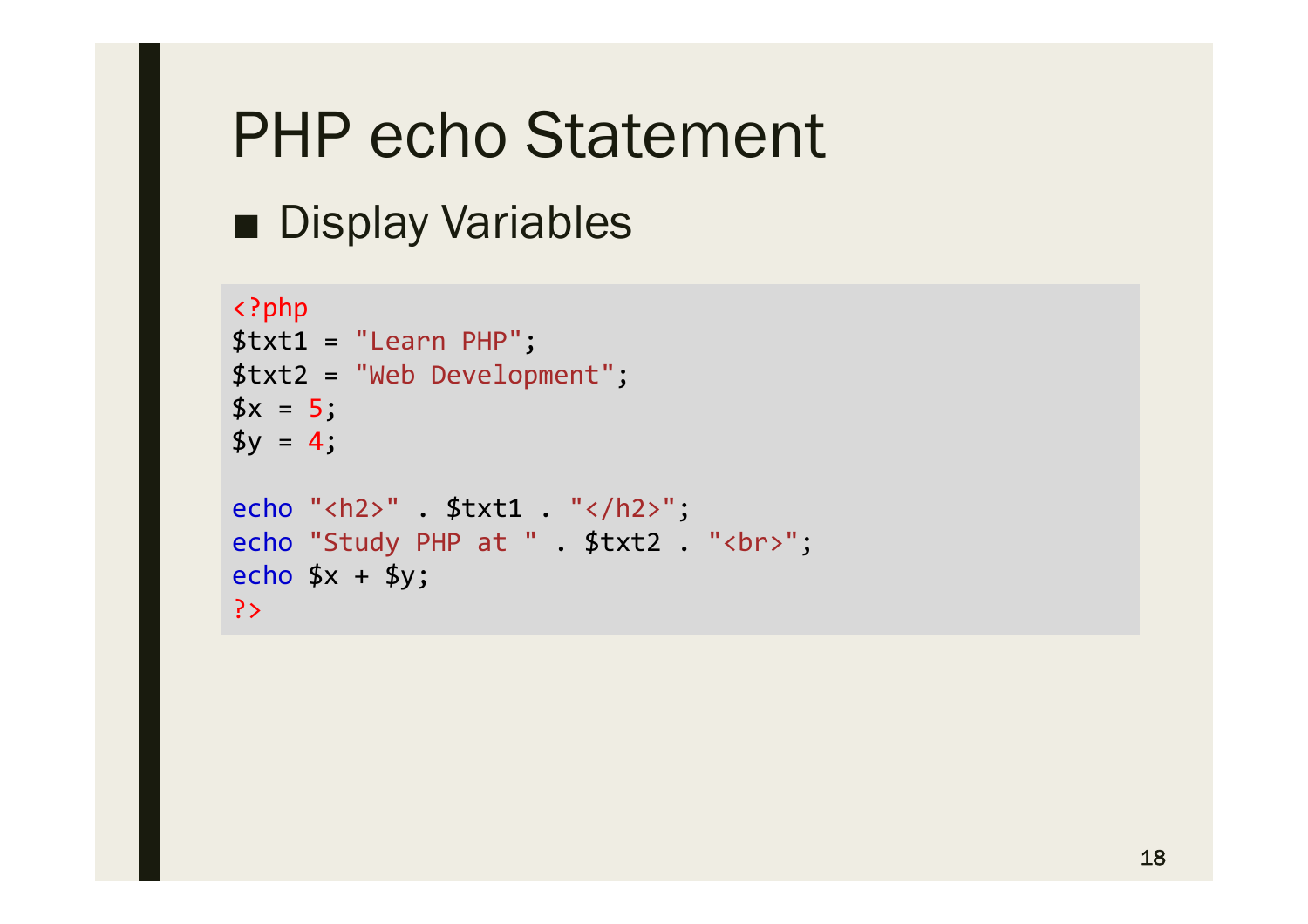## PHP print Statement

- The print statement can be used with or without parentheses: print or print ()
- Display Text

```
<?php
print "<h2>PHP is Fun!</h2>";
print "Hello world!<br>";
print "I'm about to learn PHP!";
?>
```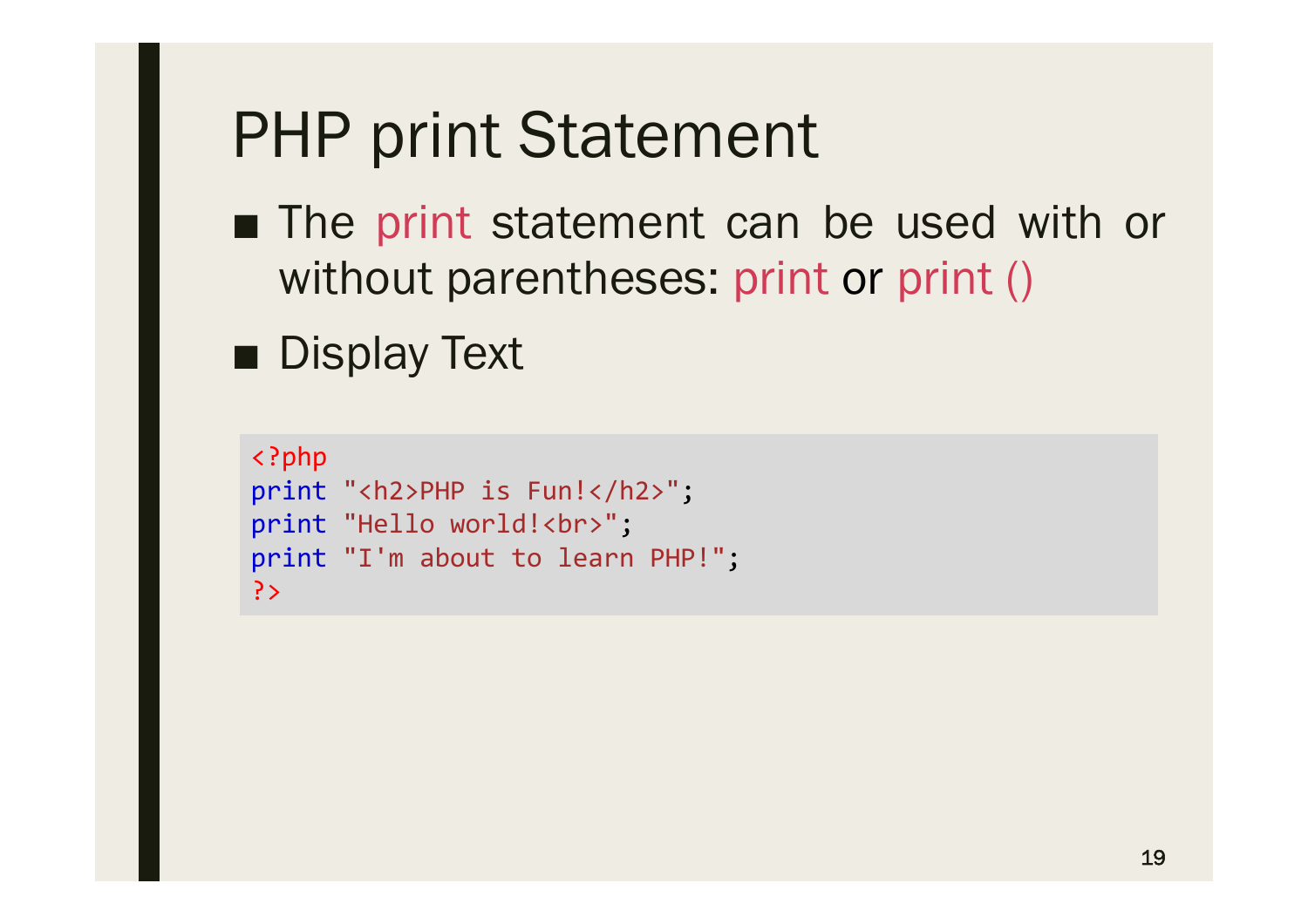# PHP print Statement ■ Display Variables

```
<?php
$txt1 = "Learn PHP";$txt2 = "W3Schools.com";
$x = 5;$y = 4;print "<h2>" . $txt1 . "</h2>";
print "Study PHP at " . $txt2 . "<br>";
print $x + $y;?>
```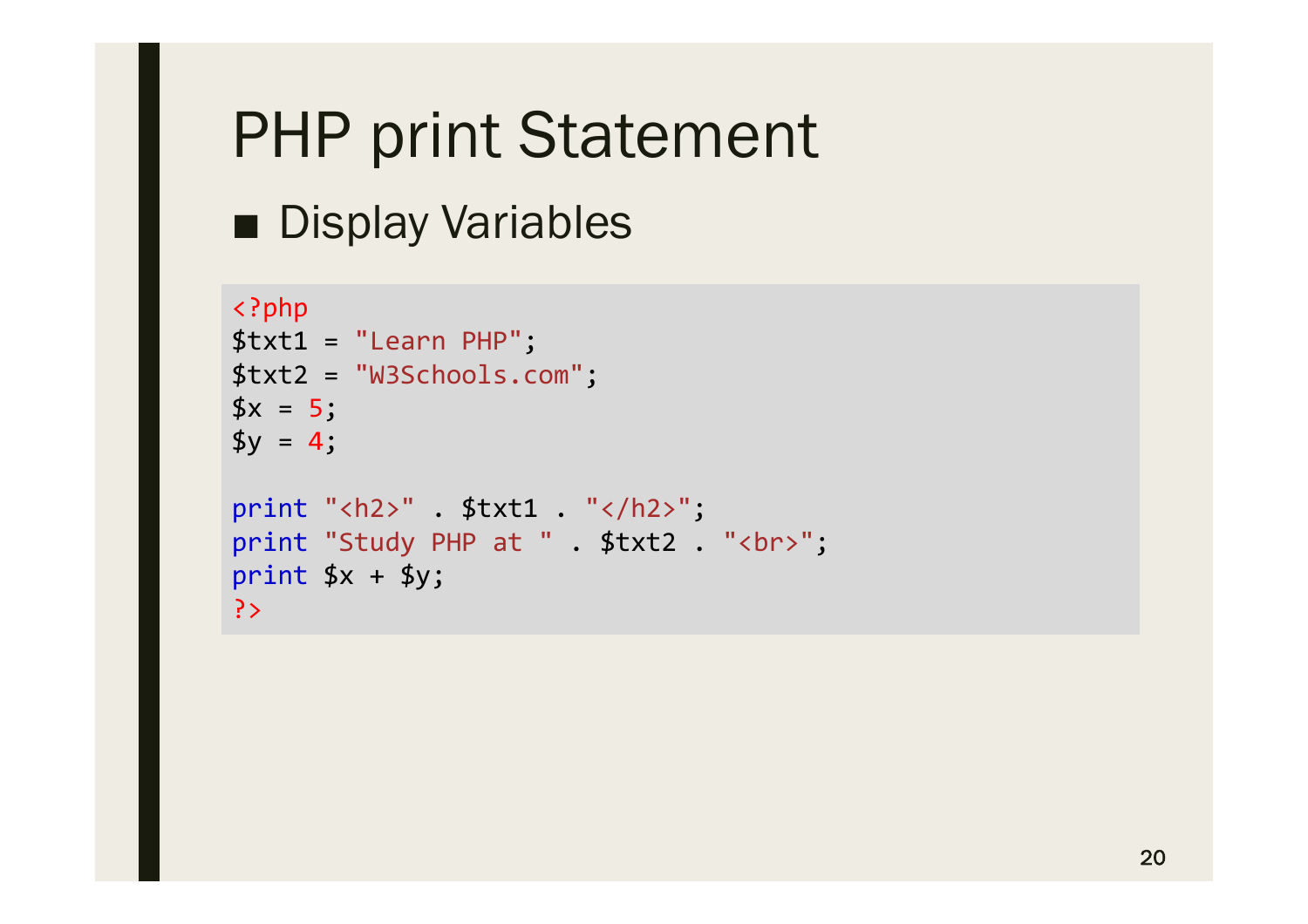# PHP Data Types

- Variables can store data of different types, and different data types can do different things.
- PHP supports the following data types:
	- *String*
	- *Integer*
	- *Float (floating point numbers - also called double)*
	- *Boolean*
	- *Array*
	- *Object*
	- *NULL*
	- *Resource*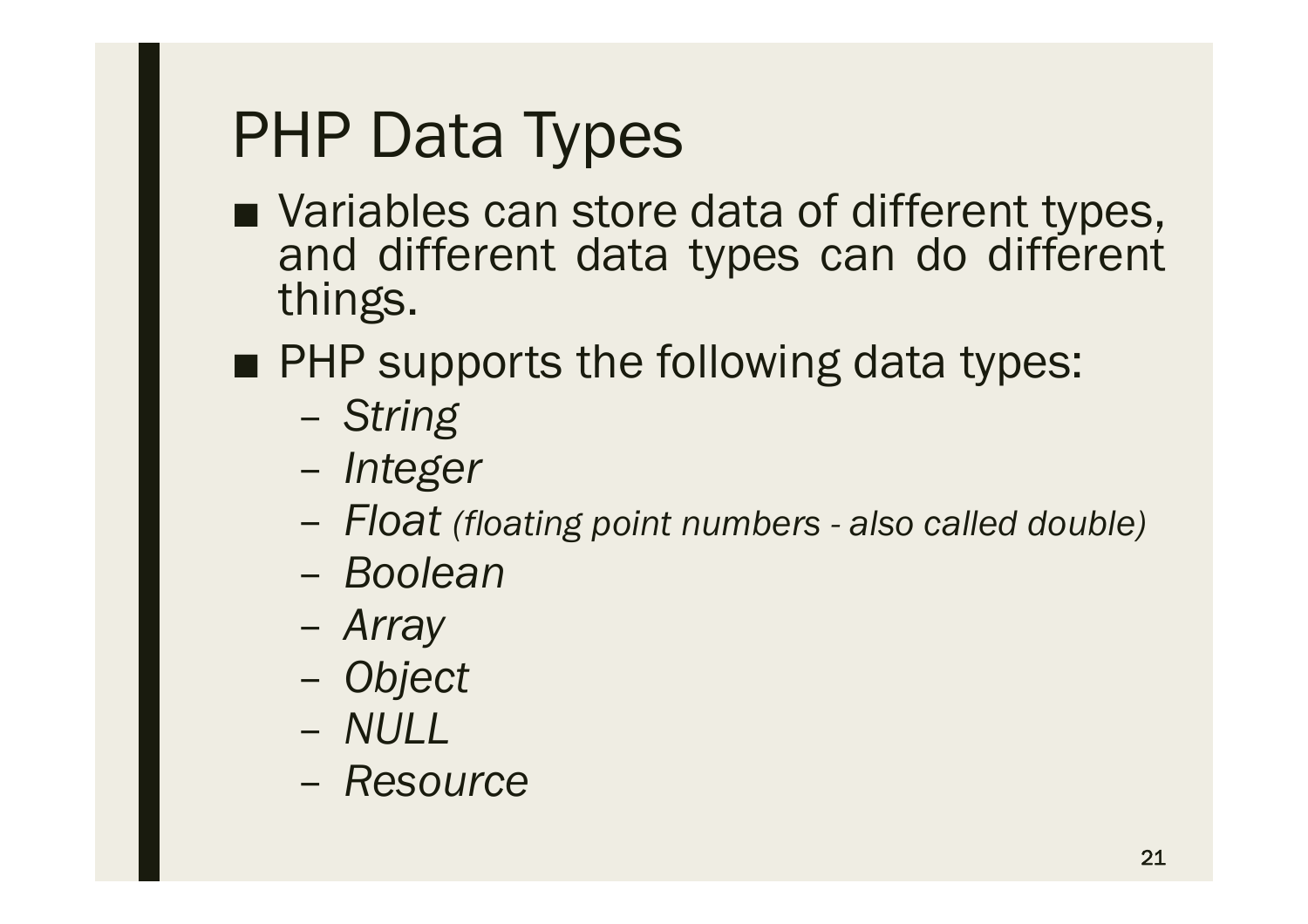# PHP String

- string is a sequence of characters, like "Hello world!".
- A string can be any text inside quotes. You can use single or double quotes

```
<?php
*x = "Hello world!";$y = 'Hello world!';
echo $x;
echo "<br>";
echo $y;
?>
```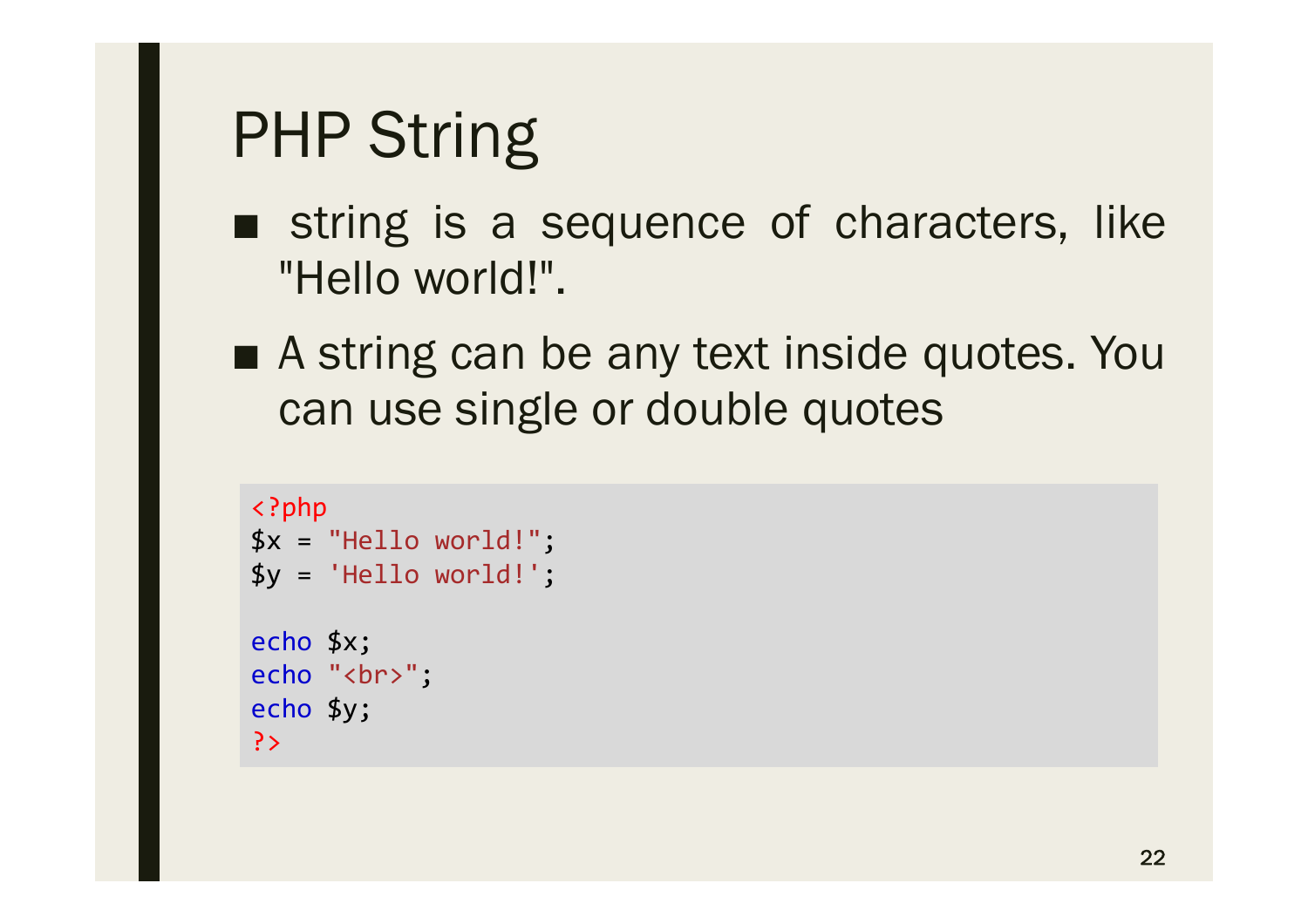# PHP Integer

- An integer data type is a non-decimal number between -2,147,483,648 and 2,147,483,647.
- Rules for integers:
	- An integer must have at least one digit
	- An integer must not have a decimal point
	- An integer can be either positive or negative
	- Integers can be specified in three formats: decimal (10-based), hexadecimal (16-based - prefixed with 0x) or octal (8-based - prefixed with 0)

```
<?php
$x = 5985;
var_dump($x);
?>
```
. \* The PHP var\_dump() function returns the data type and value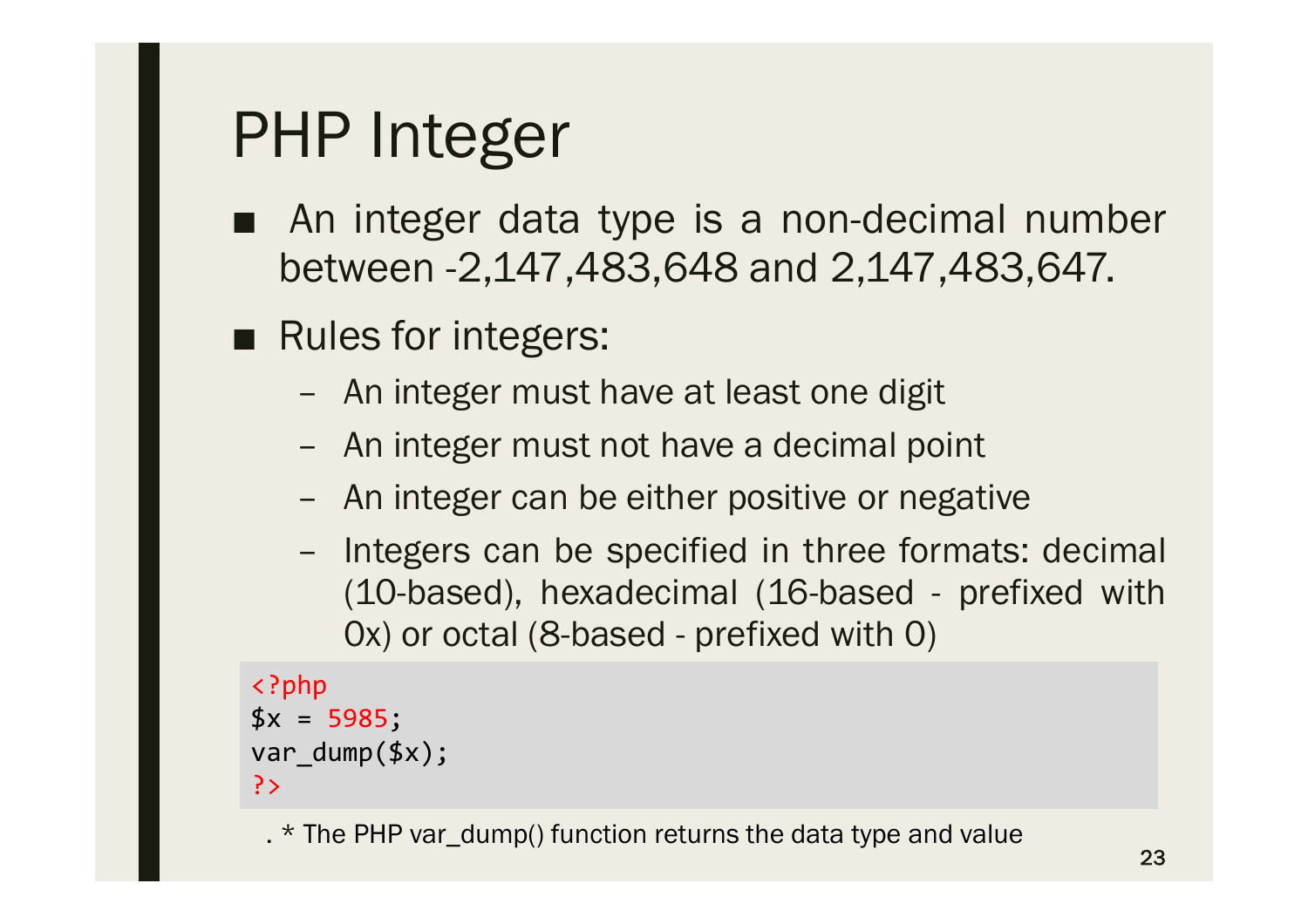### PHP Float

■ A float (floating point number) is a number with a decimal point or a number in exponential form.

<?php  $$x = 10.365;$ var\_dump(\$x); ?>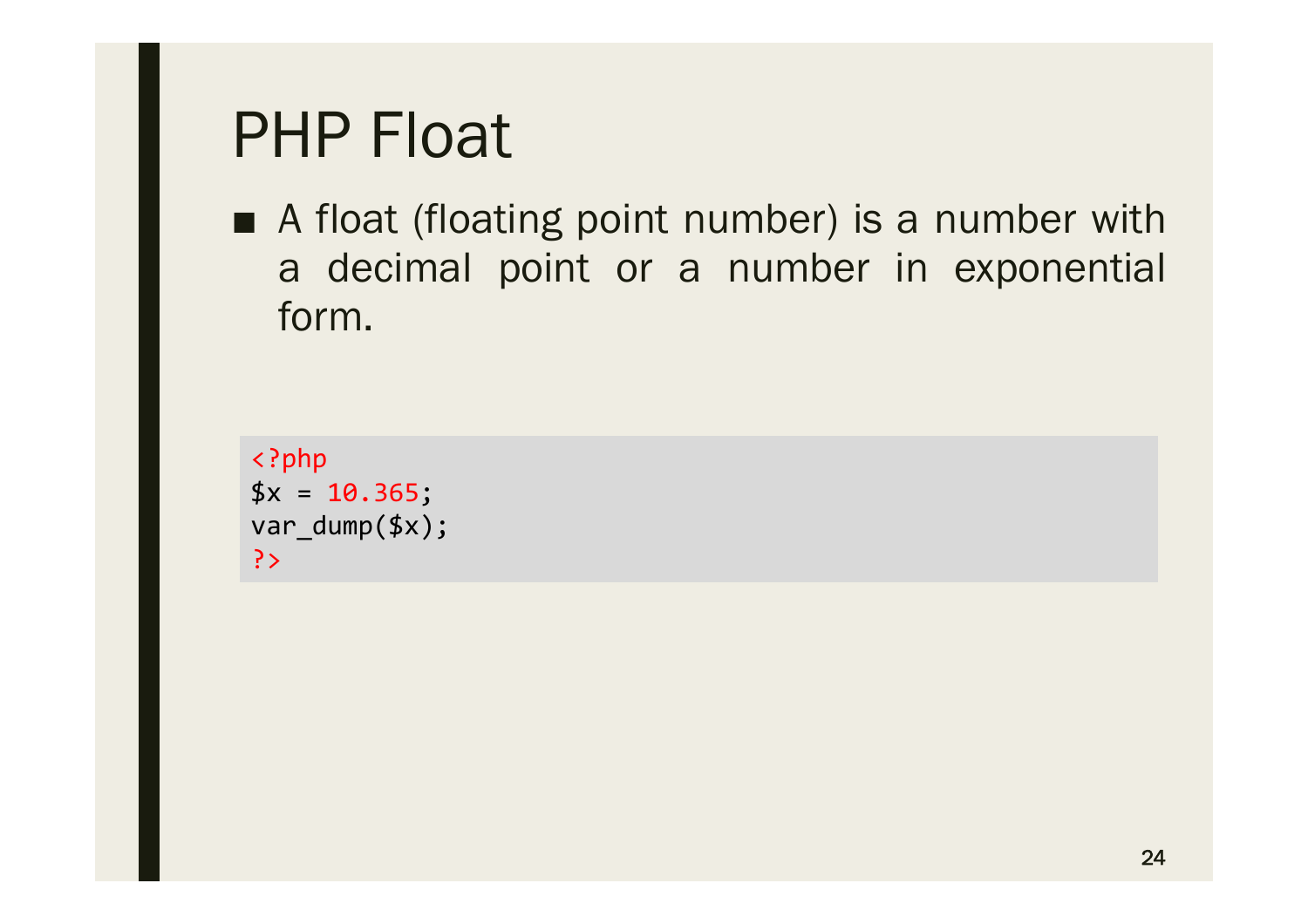#### PHP Boolean

■ A Boolean represents two possible states: TRUE or FALSE

 $$x = true;$ \$y = false;

#### ■ Booleans are often used in conditional testing.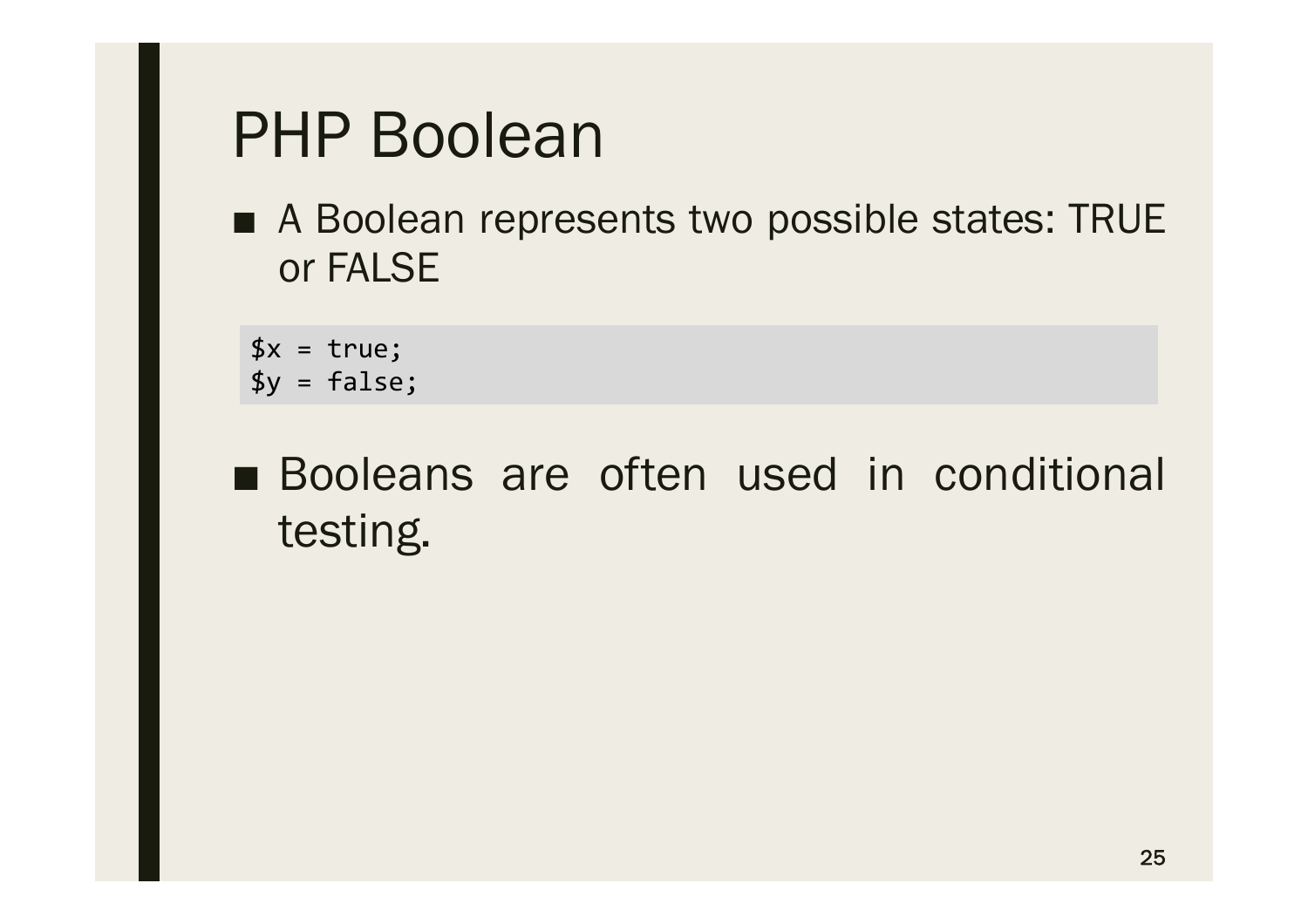# PHP Array

■ An array stores multiple values in one single variable.

```
<?php
$cars = array("Volvo","BMW","Toyota");
var_dump($cars);
?>
```
■ we will learn a lot more about arrays later.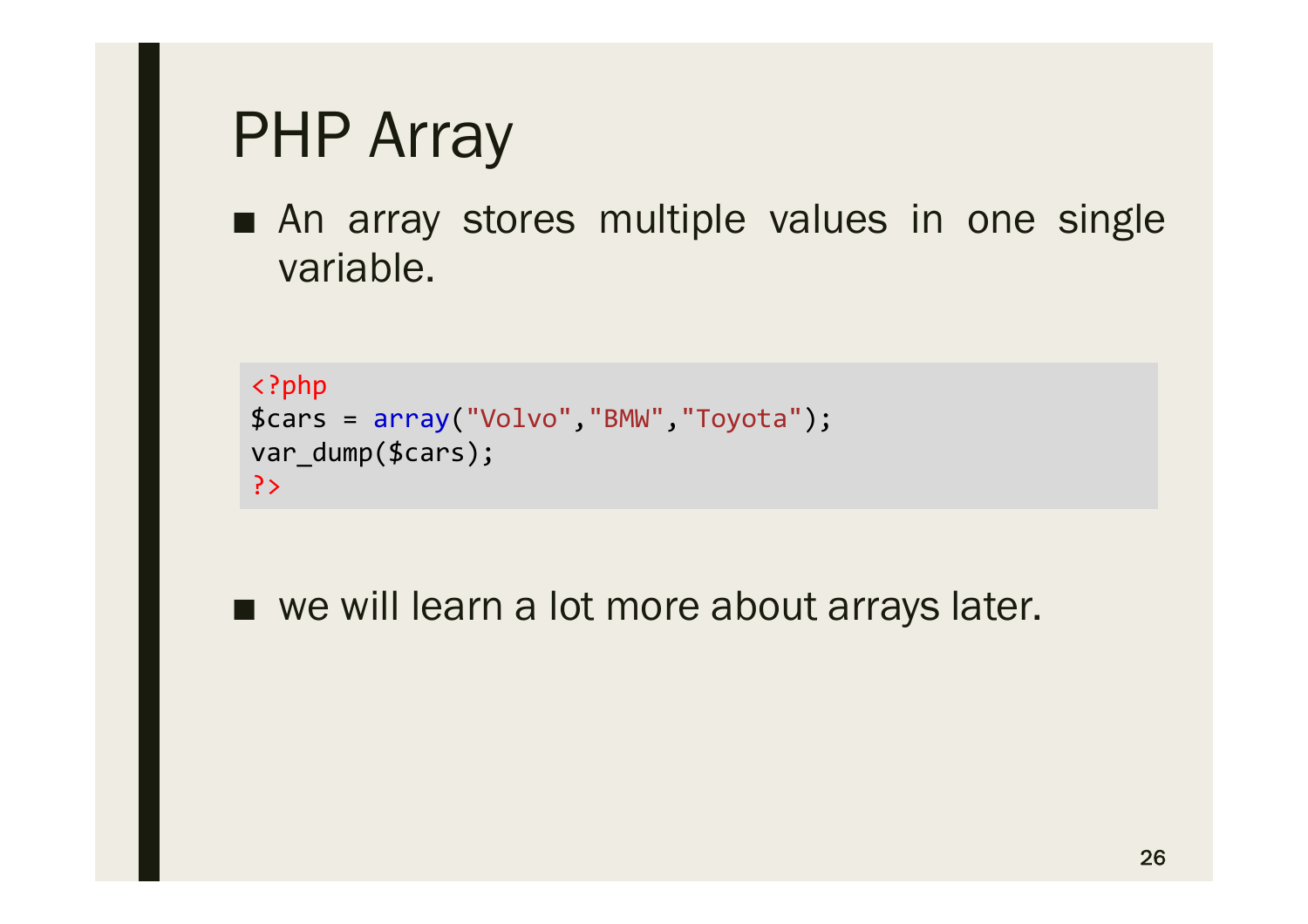### PHP Object

- An object is a data type which stores data and information on how to process that data.
- In PHP, an object must be explicitly declared.

```
<?php
class Car {
    function Car() {
        $this ->model = "BMW";
    }
}
// create an object
$herbie = new Car();// show object properties
echo $herbie->model;
?>
```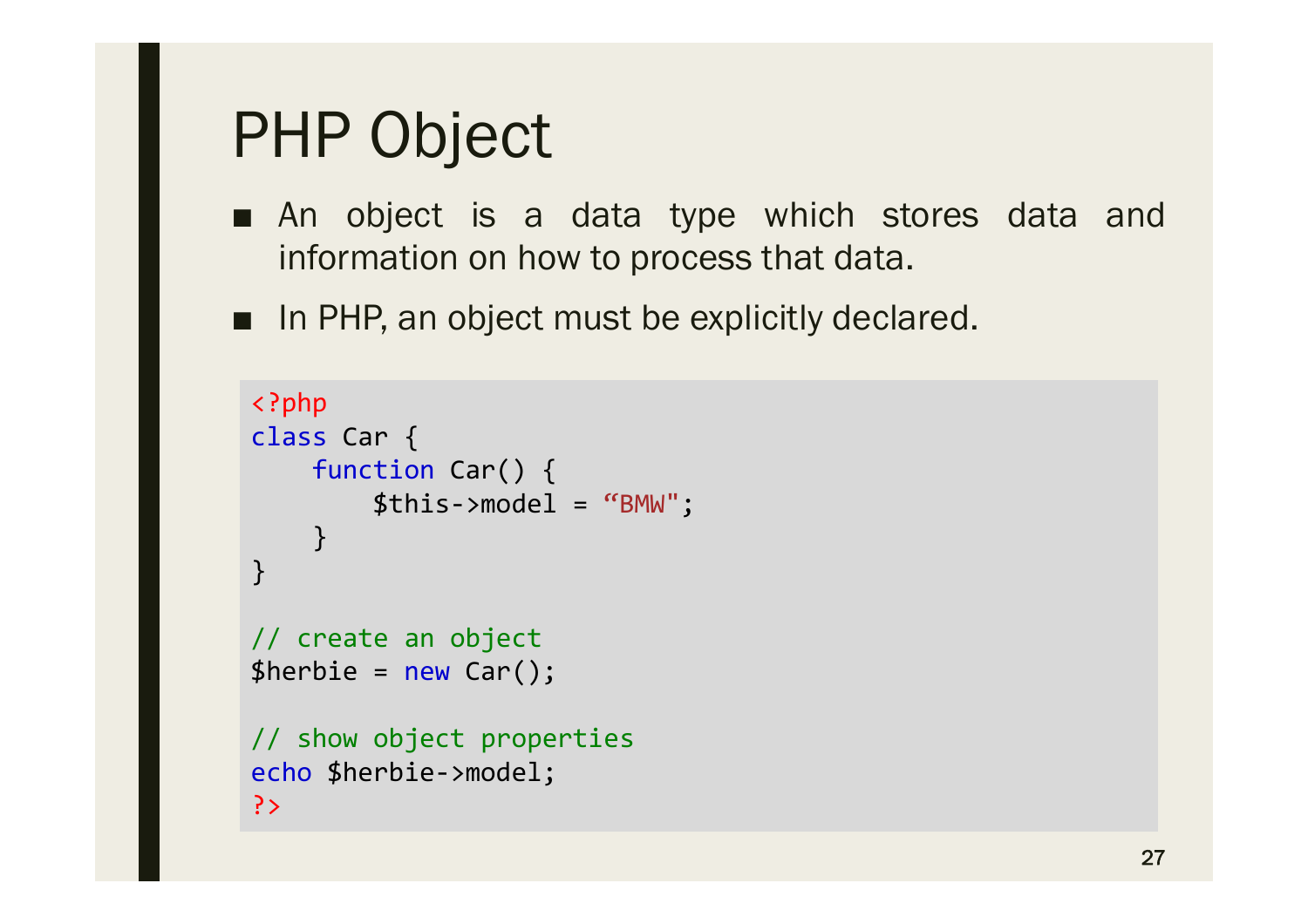## PHP NULL Value

- Null is a special data type which can have only one value: NULL.
- A variable of data type NULL is a variable that has no value assigned to it.
- Variables can also be emptied by setting the value to NULL:

```
<?php
$x = "Hello world!";$x = null;var dump(\frac{1}{2}x);
?>
```
If a variable is created without a value, it is automatically assigned a value of NULL.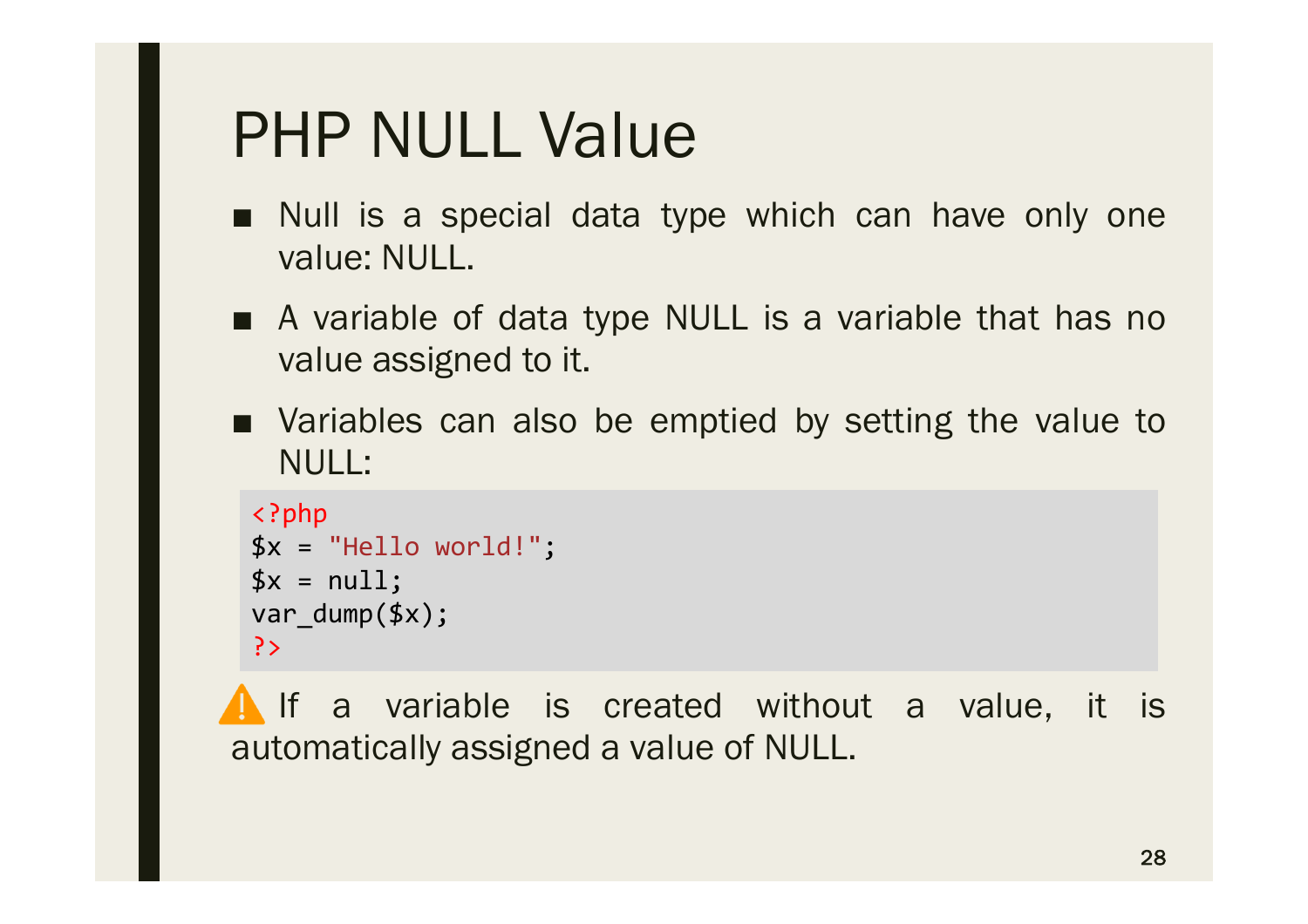# PHP String Functions ■ **Get The Length of a String**

The PHP strlen() function returns the length of a string.

```
<?php
echo strlen("Hello world!"); // outputs 12
?>
```
#### ■ **Count The Number of Words in a String**

The PHP str\_word\_count() function counts the number of words in a string.

```
<?php
echo str_word_count("Hello world!"); // outputs 2
?>
```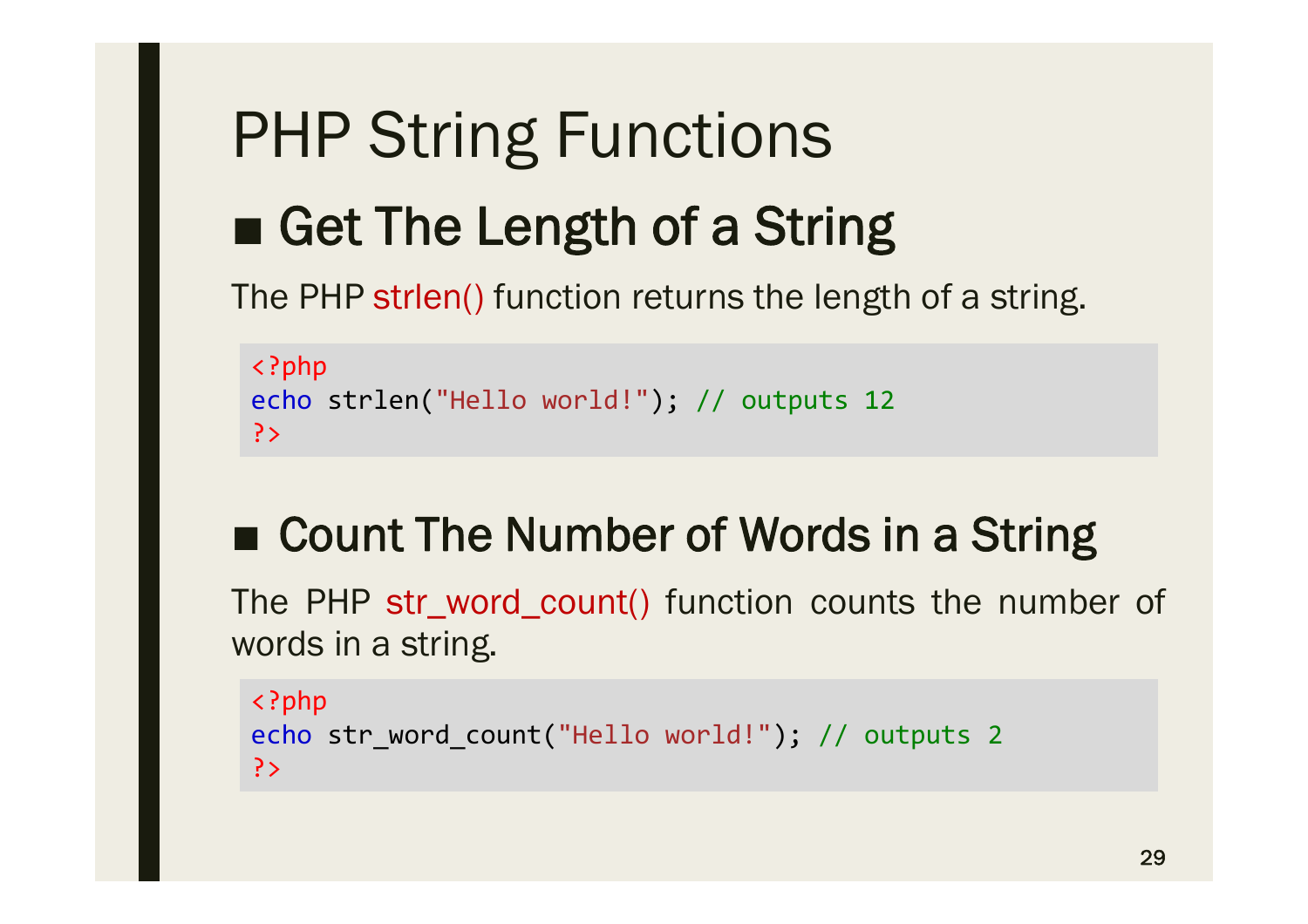# PHP String Functions ■ **Reverse** a String

The PHP strrev() function reverses a string.

```
<?php
echo strrev("Hello world!"); // outputs !dlrow olleH
?>
```
#### ■ **Search For a Specific Text Within a String**

The PHP strpos() function searches for a specific text within a string. If a match is found, the function returns the character position of the first match. If no match is found, it will return FALSE.

```
<?php
echo strpos("Hello world!", "world"); // outputs 6
?>
```